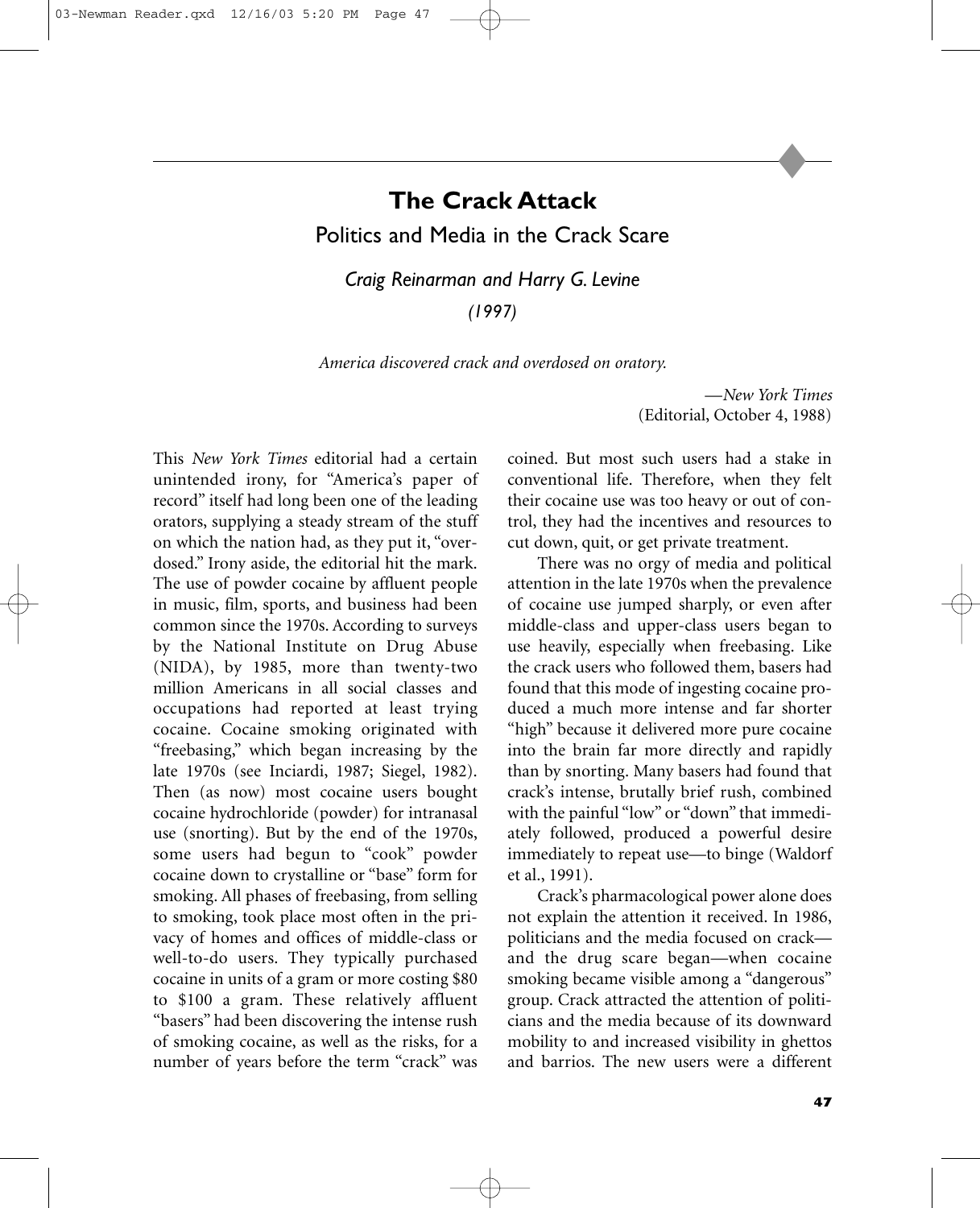social class, race, and status (Duster, 1970; Washton and Gold, 1987). Crack was sold in smaller, cheaper, precooked units, on ghetto streets, to poorer, younger buyers who were already seen as a threat (e.g., *New York Times,* August 30, 1987; *Newsweek,* November 23, 1987; *Boston Globe,* May 18, 1988). Crack spread cocaine smoking into poor populations already beset with a cornucopia of troubles (Wilson, 1987). These people tended to have fewer bonds to conventional society, less to lose, and far fewer resources to cope with or shield themselves from drug-related problems.

The earliest mass media reference to the new form of cocaine may have been a *Los Angeles Times* article in late 1984 (November 25, p. cc1) on the use of cocaine "rocks" in ghettos and barrios in Los Angeles. By late 1985, the *New York Times* made the national media's first specific reference to "crack" in a story about three teenagers seeking treatment for cocaine abuse (November 17, p. B12). At the start of 1986, crack was known only in a few impoverished neighborhoods in Los Angeles, New York, Miami, and perhaps a few other large cities....

# **The Frenzy: Cocaine and Crack in the Public Eye**

When two celebrity athletes died in what news stories called "crack-related deaths" in the spring of 1986, the media seemed to sense a potential bonanza. Coverage skyrocketed and crack became widely known. "Dramatic footage" of black and Latino men being carted off in chains, or of police breaking down crack house doors, became a near nightly news event. In July 1986 alone, the three major TV networks offered seventy-four evening news segments on drugs, half of these about crack (Diamond et al., 1987; Reeves and Campbell, 1994). In the months leading up to the November elections, a handful of national newspapers and magazines produced roughly

a thousand stories discussing crack (Inciardi, 1987, p. 481; Trebach, 1987, pp. 6–16). Like the TV networks, leading news magazines such as *Time* and *Newsweek* seemed determined not to be outdone; each devoted five cover stories to crack and the "drug crisis" in 1986 alone.

In the fall of 1986, the CBS news show *48 Hours* aired a heavily promoted documentary called "48 Hours on Crack Street," which Dan Rather previewed on his evening news show: "Tonight, CBS News takes you to the streets, to the war zone, for an unusual two hours of hands-on horror." Among many shots from hidden cameras was one of New York Senator Alphonse D'Amato and then-U.S. Attorney Rudolf Guiliani, incognito, purchasing crack to dramatize the brazenness of street corner sales in the ghetto. All this was good business for CBS: the program earned the highest Nielsen rating of any similar news show in the previous five years—fifteen million viewers (Diamond et al., 1987, p. 10). Three years later, after poor ratings nearly killed *48 Hours,* the show kicked off its season with a three-hour special, "Return to Crack Street."

The intense media competition for audience shares and advertising dollars spawned many similar shows. Three days after "48 Hours on Crack Street," NBC ran its own prime-time special, "Cocaine Country," which suggested that cocaine and crack use had become pandemic. This was one of dozens of separate stories on crack and cocaine produced by NBC alone—an unprecedented fifteen hours of air time—in the seven months leading up to the 1986 elections (Diamond et al., 1987; Hoffman, 1987). By mid-1986, *Newsweek* claimed that crack was the biggest story since Vietnam and Watergate (June 15, p. 15), and *Time* soon followed by calling crack "the Issue of the Year" (September 22, 1986, p. 25). The words "plague," "epidemic," and "crisis" had become routine. The *New York Times,* for example, did a three-part, front-page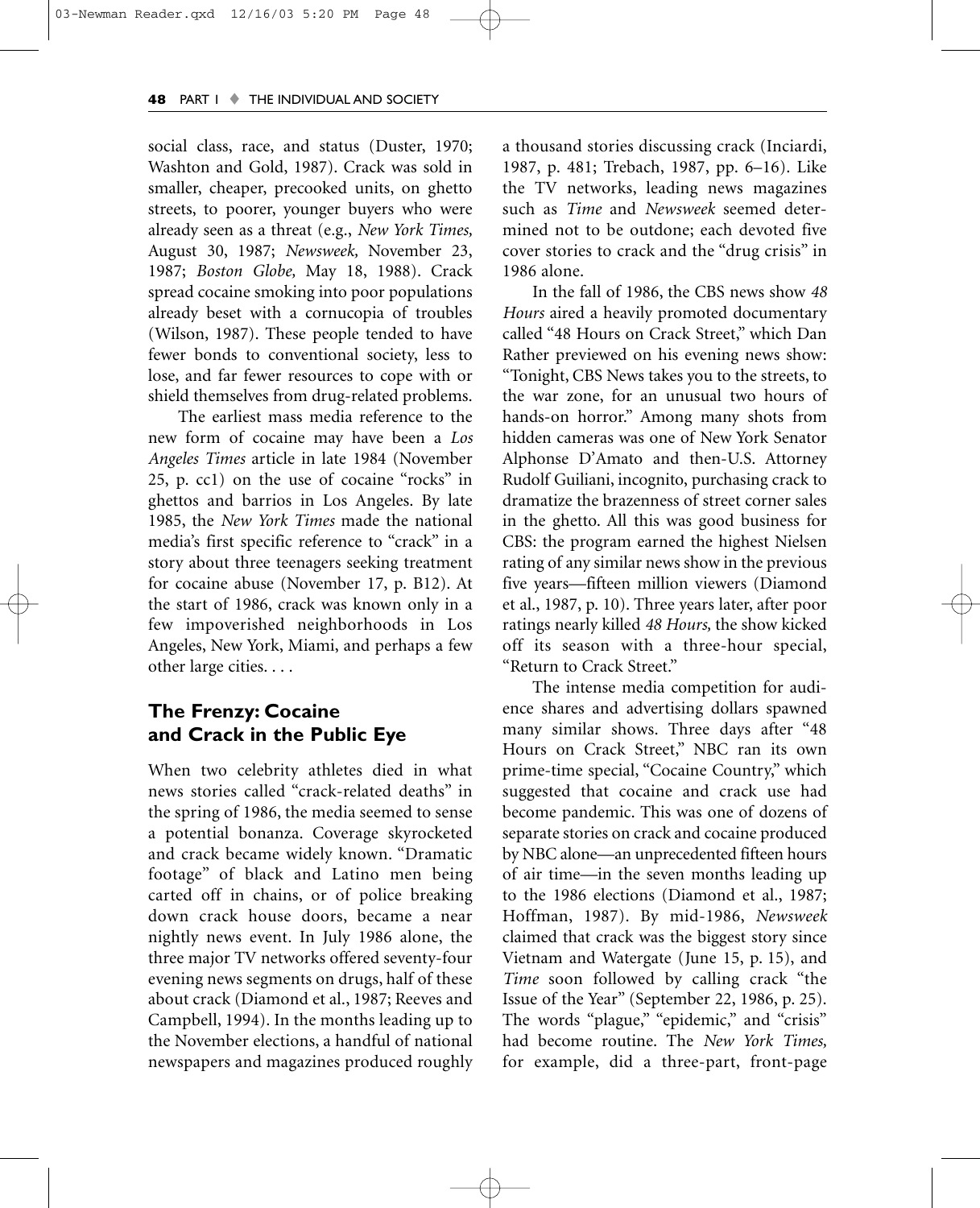series called "The Crack Plague" (June 24, 1988, p. A1).

The crack scare began in 1986, but it waned somewhat in 1987 (a nonelection year). In 1988, drugs returned to the national stage as stories about the "crack epidemic" again appeared regularly on front pages and TV screens (Reeves and Campbell, 1994). One politician after another reenlisted in the War on Drugs. In that election year, as in 1986, overwhelming majorities of both houses of Congress voted for new antidrug laws with long mandatory prison terms, death sentences, and large increases in funding for police and prisons. The annual federal budget for antidrug efforts surged from less than \$2 billion in 1981 to more than \$12 billion in 1993. The budget for the Drug Enforcement Administration (DEA) quadrupled between 1981 and 1992 (Massing, 1993). The Bush administration alone spent \$45 billion—more than all other presidents since Nixon combined—mostly for law enforcement (Horgan, 1993; Office of National Drug Control Policy, 1992)....

An April 1988 ABC News special report termed crack "a plague" that was "eating away at the fabric of America." According to this documentary, Americans spend "\$20 billion a year on cocaine," American businesses lose "\$60 billion" a year in productivity because their workers use drugs, "the educational system is being undermined" by student drug use, and "the family" is "disintegrating" in the face of this "epidemic." This program did not give its millions of viewers any evidence to support such dramatic claims, but it did give them a powerful *vocabulary of attribution:* "drugs," especially crack, threatened all the central institutions in American life—families, communities, schools, businesses, law enforcement, even national sovereignty.

This media frenzy continued into 1989. Between October 1988 and October 1989, for example, the *Washington Post* alone ran 1,565

stories—28,476 column inches—about the drug crisis. Even Richard Harwood (1989), the *Post'*s own ombudsman, editorialized against what he called the loss of "a proper sense of perspective" due to such a "hyperbole epidemic." He said that "politicians are doing a number on people's heads." In the fall of 1989, another major new federal antidrug bill to further increase drug war funding (S-1233) began winding its way through Congress. In September, President Bush's "drug czar," William Bennett, unveiled his comprehensive battle plan, the *National Drug Control Strategy.* His introduction asks, "What . . . accounts for the intensifying drug-related chaos that we see every day in our newspapers and on television? One word explains much of it. That word is *crack.* . . . Crack is responsible for the fact that vast patches of the American urban landscape are rapidly deteriorating" (The White House, 1989, p. 3, original emphasis).  $\dots$ 

On September 5, 1989, President Bush, speaking from the presidential desk in the Oval Office, announced his plan for achieving "victory over drugs" in his first major primetime address to the nation, broadcast on all three national television networks. We want to focus on this incident as an example of the way politicians and the media systematically misinformed and deceived the public in order to promote the War on Drugs. During the address, Bush held up to the cameras a clear plastic bag of crack labeled "EVIDENCE." He announced that it was "seized a few days ago in a park across the street from the White House" *(Washington Post,* September 22, 1989, p. A1). Its contents, Bush said, were "turning our cities into battle zones and murdering our children." The president proclaimed that, because of crack and other drugs, he would "more than double" federal assistance to state and local law enforcement *(New York Times,* September 6, 1989, p. A11). The next morning the picture of the president holding a bag of crack was on the front pages of newspapers across America.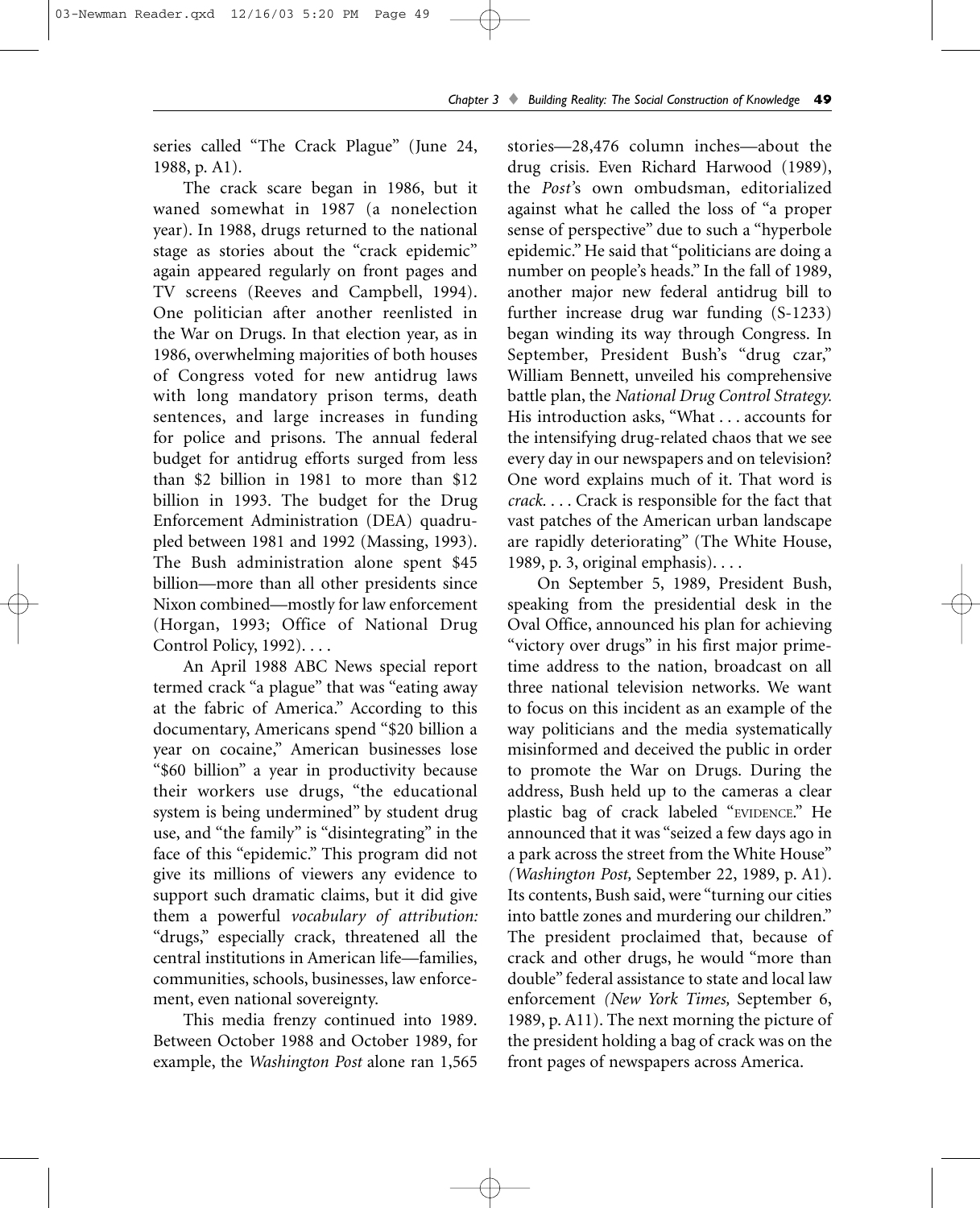About two weeks later, the *Washington Post,* and then National Public Radio and other newspapers, discovered how the president of the United States had obtained his bag of crack. According to White House and DEA officials, "the idea of the President holding up crack was [first] included in some drafts" of his speech. Bush enthusiastically approved. A White House aide told the *Post* that the president "liked the prop. . . . It drove the point home." Bush and his advisors also decided that the crack should be seized in Lafayette Park across from the White House so the president could say that crack had become so pervasive that it was being sold "in front of the White House" (Isikoff, 1989).

This decision set up a complex chain of events. White House Communications Director David Demarst asked Cabinet Affairs Secretary David Bates to instruct the Justice Department "to find some crack that fit the description in the speech." Bates called Richard Weatherbee, special assistant to Attorney General Dick Thornburgh, who then called James Milford, executive assistant to the DEA chief. Finally, Milford phoned William McMullen, special agent in charge of the DEA's Washington office, and told him to arrange an undercover crack buy near the White House because "evidently, the President wants to show it could be bought anywhere" (Isikoff, 1989).

Despite their best efforts, the top federal drug agents were not able to find anyone selling crack (or any other drug) in Lafayette Park, or anywhere else in the vicinity of the White House. Therefore, in order to carry out their assignment, DEA agents had to entice someone to come to the park to make the sale. Apparently, the only person the DEA could convince was Keith Jackson, an eighteen-yearold African-American high school senior. McMullan reported that it was difficult because Jackson "did not even know where the White House was." The DEA's secret tape recording of the conversation revealed that the teenager seemed baffled by the request: "Where the [expletive deleted] is the White House?" he asked. Therefore, McMullan told the *Post,* "we had to manipulate him to get him down there. It wasn't easy" (Isikoff, 1989).

The undesirability of selling crack in Lafayette Park was confirmed by men from Washington, D.C., imprisoned for drug selling, and interviewed by National Public Radio. All agreed that nobody would sell crack there because, among other reasons, there would be no customers. The crack-using population was in Washington's poor African-American neighborhoods some distance from the White House. The *Washington Post* and other papers also reported that the undercover DEA agents had not, after all, actually seized the crack, as Bush had claimed in his speech. Rather, the DEA agents purchased it from Jackson for \$2,400 and then let him go.

This incident illustrates how a drug scare distorts and perverts public knowledge and policy. The claim that crack was threatening every neighborhood in America was not based on evidence; after three years of the scare, crack remained predominantly in the inner cities where it began. Instead, this claim appears to have been based on the symbolic political value seen by Bush's speech writers. When they sought, after the fact, to purchase their own crack to prove this point, they found that reality did not match their script. Instead of changing the script to reflect reality, a series of high-level officials instructed federal drug agents to *create* a reality that would fit the script. Finally, the president of the United States displayed the procured prop on national television. Yet, when all this was revealed, neither politicians nor the media were led to question the president's policies or his claims about crack's pervasiveness.

As a result of Bush's performance and all the other antidrug publicity and propaganda, in 1988 and 1989, the drug war commanded more public attention than any other issue.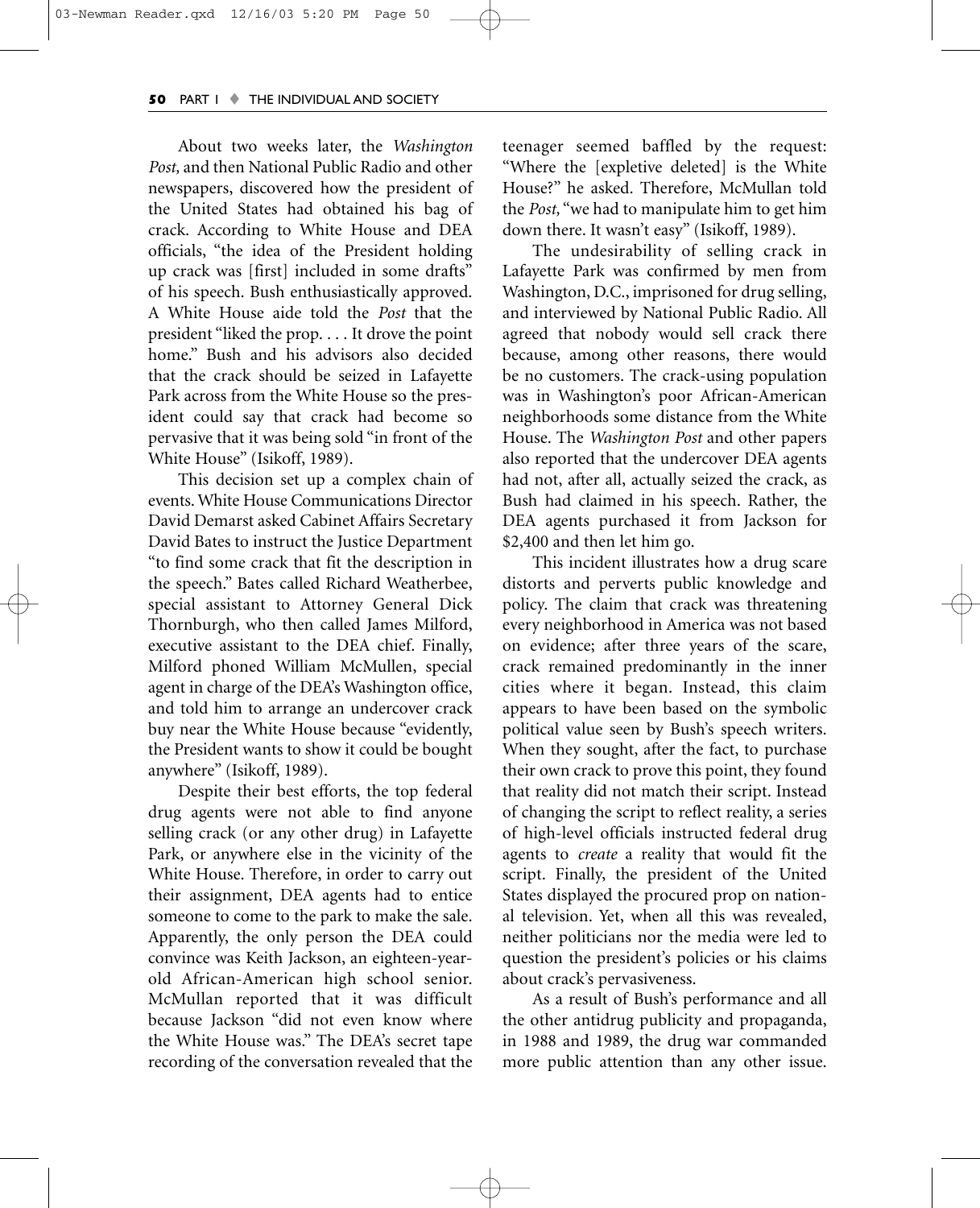The media and politicians' antidrug crusade succeeded in making many Americans even more fearful of crack and other illicit drugs. A *New York Times/CBS News* poll has periodically asked Americans to identify "the most important problem facing this country today." In January 1985, 23% answered war or nuclear war; less than 1% believed the most important problem was drugs. In September 1989, shortly after the president's speech and the blizzard of drug stories that followed, 64% of those polled believed that drugs were now the most important problem, and only 1% thought that war or nuclear war was most important. Even the *New York Times* declared in a lead editorial that this reversal was "incredible" and then gently suggested that problems like war, "homelessness and the need to give poor children a chance in life" should perhaps be given more attention (September 28, 1989, p. A26).

A year later, during a lull in antidrug speeches and coverage, the percentage citing "drugs" as the nation's top problem had dropped to 10%. Noting this "precipitous fall from a remarkable height," the *Times* observed that an "alliance of Presidents and news directors" shaped public opinion about drugs. Indeed, once the White House let it be known that the president would be giving a primetime address on the subject, all three networks tripled their coverage of drugs in the two weeks prior to his speech and quadrupled it for a week afterward (*New York Times,* September 6, 1990, p. A11; see also Reeves and Campbell, 1994). All this occurred while nearly every index of drug use was dropping.

The crack scare continued in 1990 and 1991, although with somewhat less media and political attention. By the beginning of 1992—the last year of the Bush administration—the War on Drugs in general, and the crack scare in particular, had begun to decline significantly in prominence and importance. However, even as the drug war was receiving less notice from politicians and the media, it remained institutionalized, bureaucratically powerful, and extremely well funded (especially police, military, and education/propaganda activities).

From the opening shots in 1986 to President Bush's national address in 1989, and through all the stories about "crack babies" in 1990 and 1991, politicians and the media depicted crack as supremely evil—*the* most important cause of America's problems. As recently as February of 1994, a prominent *New York Times* journalist repeated the claim that "An entire generation is being sacrificed to [crack]" (Staples, 1994). As in all drug scares since the nineteenth-century crusade against alcohol, a core feature of drug war discourse is the *routinization of caricature*—worst cases framed as typical cases, the episodic rhetorically recrafted into the epidemic.

## **Official Government Evidence**

On those rare occasions when politicians and journalists cited statistical evidence to support their claims about the prevalence of crack and other drug use, they usually relied on two basic sources, both funded by the National Institute on Drug Abuse. One was the Drug Abuse Warning Network (DAWN), a monitoring project set up to survey a sample of hospitals, crisis and treatment centers, and coroners across the country about drug-related emergencies and deaths. The other was the National Household Survey on Drug Abuse among general population households and among young people. Other data sources existed, but these usually were either anecdotal, specific to a particular location, or based on a skewed sample. Therefore, we review what these two NIDA data sources had to say about crack because they were the only national data and because they are still considered by experts and claims makers to be the most reliable form of evidence available.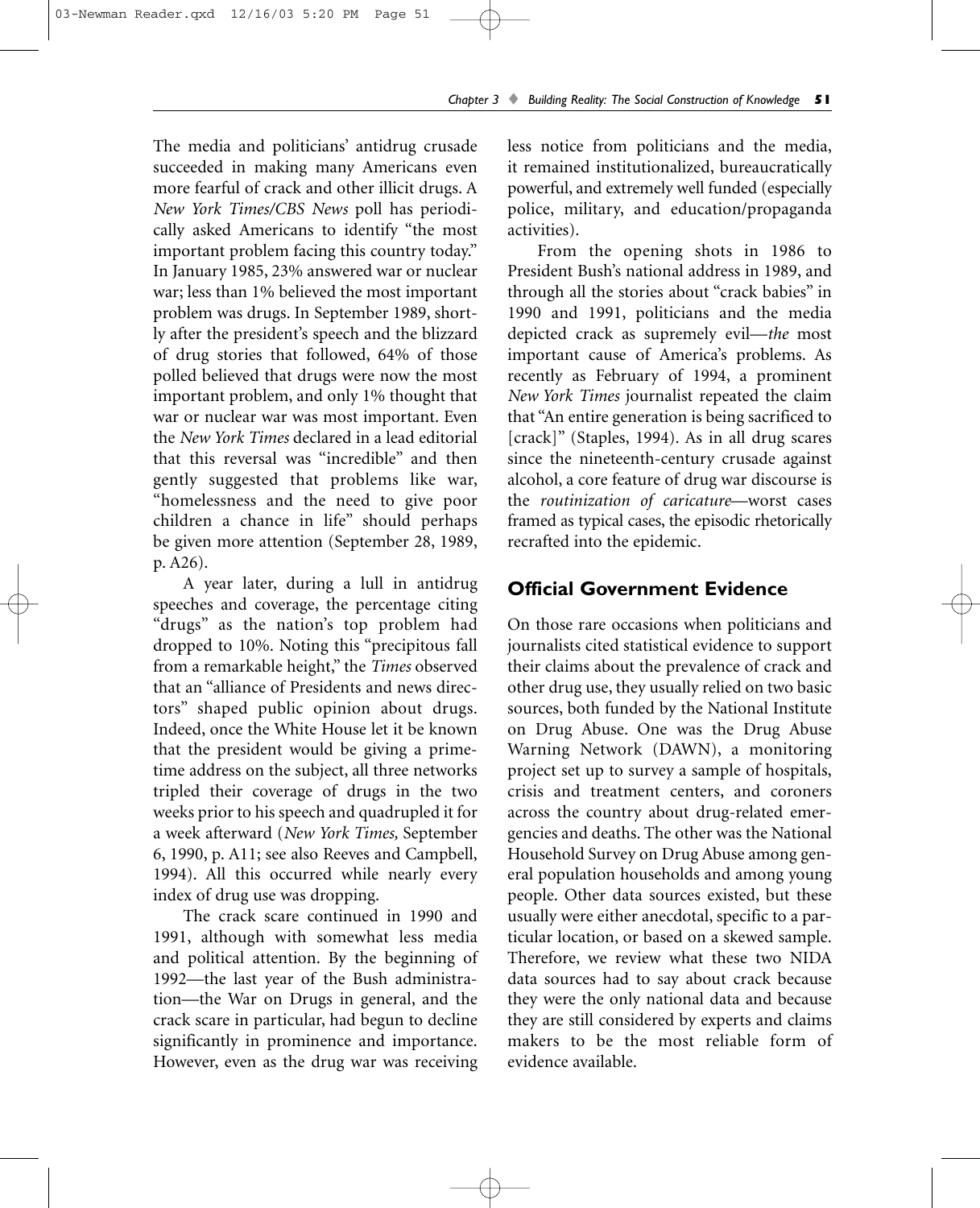## The Drug Abuse Warning Network

DAWN collects data on a whole series of drugs—from amphetamine to aspirin—that might be present in emergencies or fatalities. These data take the form of "mentions." A drug mention is produced when a patient, or someone with a patient, tells attending medical personnel that the patient recently used the drug, or occasionally, if a blood test shows the presence of the drug. These data provided perhaps the only piece of statistical support for the crack scare. They indicated that cocaine was "mentioned" in an increasing number of emergency room episodes in the 1980s. During 1986, as the scare moved into full swing, there were an estimated 51,600 emergency room episodes in which cocaine was mentioned (NIDA, 1993a). In subsequent years, the estimated number of such mentions continued to rise, providing clear cause for concern. By 1989, for example, the estimated number of emergency room episodes in which cocaine was mentioned had more than doubled to 110,000. Although the estimate dropped sharply in 1990 to 80,400, by 1992, it had risen again to 119,800 (NIDA, 1993a).

Unfortunately, the meaning of a mention is ambiguous. In many of these cases, cocaine was probably incidental to the emergency room visit. Such episodes included routine cases in which people went to emergency rooms, for example, after being injured as passengers in auto accidents and in home accidents. Moreover, in most cases, cocaine was only one of the drugs in the person's system; most people had also been drinking alcohol. Finally, the DAWN data do not include information about preexisting medical or mental health conditions that make any drug use, legal or illegal, more risky. For all these reasons, one cannot properly infer direct cause from the estimates of emergency room mentions. Cocaine did play a causal role in many of these emergency cases, but no one knows how many or what proportion of the total they were.

The DAWN data on deaths in which cocaine was mentioned by medical examiners also must be closely examined. When the crack scare got under way in 1986, coroners coded 1,092 deaths as "cocaine related" (NIDA, 1986a), and as crack spread, this number, too, increased substantially. In 1989, the secretary of health and human services reported a 20% decline in both deaths and emergency room episodes in which cocaine was mentioned, but both indices rose again in 1991 and 1992. The 1992 DAWN figures showed 3,020 deaths in which cocaine was mentioned (NIDA, 1992).

But cocaine *alone* was mentioned in only a fraction of these deaths; in 1986, for example, in less than one in five (NIDA, 1986a). In most of these cases, cocaine had been used with other drugs, again, most often alcohol. Although any death is tragic, cocaine's role in such fatalities remains ambiguous. "Cocaine related" is not the same as "cocaine caused," and "cocainerelated deaths" does not mean "deaths *due to* cocaine." There is little doubt that cocaine contributes to some significant (but unknown) percentage of such deaths. But journalists, politicians, and most of the experts on whom they relied never acknowledged the ambiguities in the data. Nor did they commonly provide any comparative perspective. For example, for every *one* cocaine-related death in the U.S., there have been approximately two hundred tobacco-related deaths and at least fifty alcohol-related deaths. Seen in this light, cocaine's role in mortality and morbidity was substantially less than media accounts and political rhetoric implied.

More serious interpretive and empirical difficulties appeared when the DAWN data were used to support claims about crack. Despite all the attention paid to the crack "plague" in 1986, when crack was allegedly "killing a whole generation," the DAWN data contained *no specific information on crack* as distinct from cocaine. In fact, the DAWN data show that in the vast majority of both emergencies and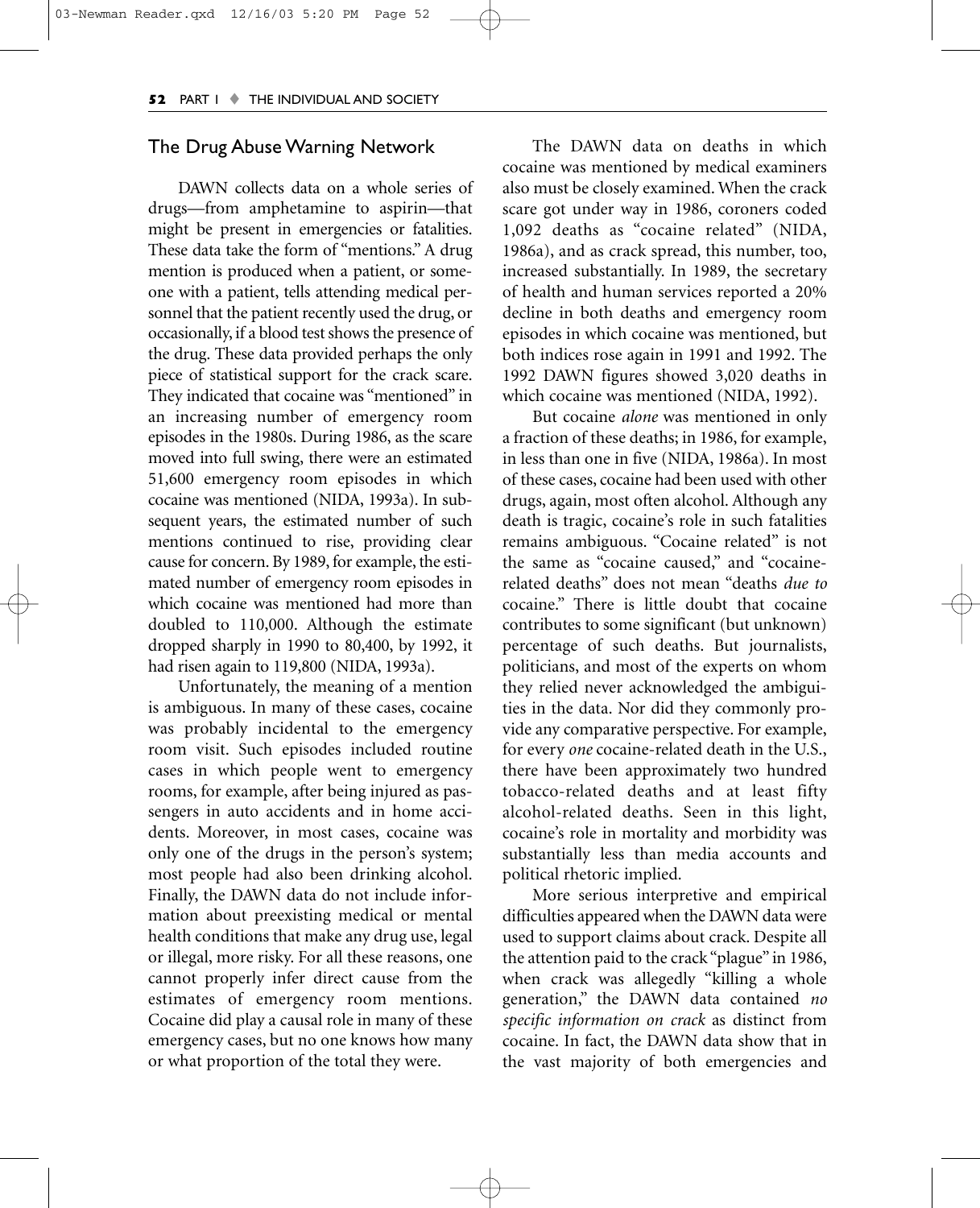deaths in which cocaine received a mention, the mode of ingestion of cocaine was *not* "smoking" and therefore could not have been caused by crack. Thus, although it is likely that crack played a role in some of the emergencies and deaths in which cocaine was "mentioned," the data necessary to attribute them accurately to crack did not exist.

### NIDA Surveys

The NIDA-sponsored surveys of drug use produce the data that are the statistical basis of all estimates of the prevalence of cocaine and other drug use. One of the core claims in the crack scare was that drug use among teenagers and young adults was already high and that it was growing at an alarming rate. Although politicians and the media often referred to teen drug use as an "epidemic" or "plague," the best official evidence available at the time did not support such claims. The National Household Survey on Drug Abuse surveys over eight thousand randomly selected households each year. These surveys show that the number of Americans who had used any illegal drug in the previous month began to decline in 1979, and in the early years of the crack scare, use of drugs, including cocaine, continued to decline (*New York Times,* September 24, 1989, p. A1; *Newsweek,* February 19, 1990, p. 74). Lifetime prevalence of cocaine use among young people (the percentage of those twelve through twenty-five years old who had "ever" tried it) peaked in 1982, *four years before the scare began,* and continued to decline after that (NIDA, 1991, p. 14). The sharpest rise in lifetime prevalence among young adults had taken place between 1972 and 1979; it produced no claims of an epidemic or plague by politicians and journalists (Johnston et al., 1988; NIDA, 1986b).

In February 1987, NIDA released the results of its 1986 annual survey of high school seniors. The *New York Times* handling of the story shows how even the most respectable media institutions sometimes skew facts about drug use to fit a story line. In the article's "lead," the *Times* announced a rise in the percentage of high school seniors reporting "daily" use of cocaine. Only later did one learn that this had risen very slightly and, more important for evaluating claims of a "plague," that daily use among seniors had now reached 0.4%. Daily crack use, even by this fraction of 1% of high school seniors, is surely troubling, but it hardly constituted a new drug epidemic or plague. Still later in the story, the *Times* presented a table showing other declines in cocaine use by young adults and high school seniors. Indeed, as the *Times* noted toward the end of its piece, virtually all forms of teenage drug use (including marijuana, LSD, and heroin) had declined—as they had in previous years (*New York Times,* February 24, 1987, p. A21; cf. Johnston et al., 1988; NIDA, 1991).

Two leading NIDA scholars, reporting in 1986 on the results of the household survey in *Science* magazine, wrote that "both annual prevalence and current prevalence [of all drug use] among college students and the total sample up to four years after high school has been relatively stable between 1980 and 1985" (Kozel and Adams, 1986, p. 973). The director of NIDA's high school surveys, Dr. Lloyd Johnston, made a similar point in 1987: "To some degree the fad quality of drugs has worn off" (*New York Times,* February 24, 1987, p. A21). When the findings of the high school senior survey for 1987 were released, the survey's director reported that "the most important" finding was that cocaine had again "showed a significant drop in use." He even reported a decline in the use of crack (Johnston et al., 1988).

These reported declines were in keeping with the general downward trend in drug use. In the early 1980s, according to the NIDA surveys, about one in six young Americans had tried cocaine powder. But between 1986 and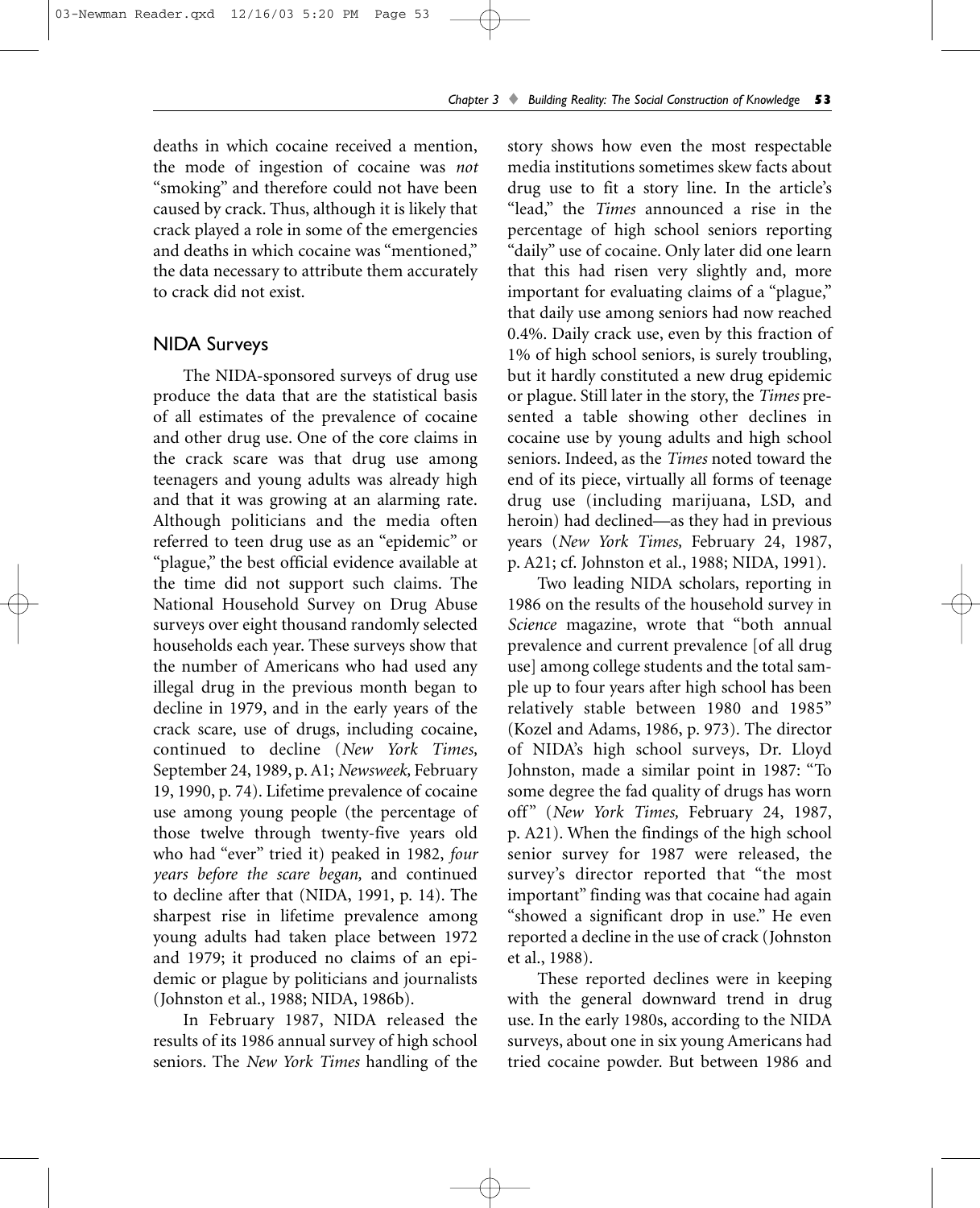1987, the proportion of both high school seniors and young adults who had used cocaine in any form in the previous year dropped by 20% (Johnston et al., 1988). Further, two-thirds of those who had ever tried cocaine had not used it in the previous month. Although a significant minority of young people had tried cocaine powder at some point, the great majority of them did not continue to use it.

There had been a few signs of increasing cocaine use. The proportion of youngsters who reported using cocaine at least once in the previous month had increased slightly over the years, although it never exceeded 2% of all teens in the seven national household surveys between 1972 and 1985. The 1988 NIDA household survey found an increase in the number of adult daily users of cocaine, presumably the group that included crack addicts. But this group constituted only about 1.3% of those adults who had ever used cocaine. NIDA also estimated that about 0.5% of the total U.S. adult population had used cocaine in the week prior to the survey (NIDA, 1988).

But aside from these few slight increases, almost all other measures showed that the trends in official drug use statistics had been down even before the scare began. . . . The figures for cocaine use in particular were dropping just as crisis claims were reaching a crescendo, and had dropped still further precisely when the Bush/Bennett battle plan was being announced with such fanfare in 1989. Indeed, as White House officials anonymously admitted a few weeks after the president's "bag of crack" speech, the new plan's "true goals" were far more modest than its rhetoric: the Bush plan was "simply to move the nation 'a little bit' beyond where current trends would put it anyway" *(New York Times,* September 24, 1989, p. A1).

### National Survey Data on Crack

Tom Brokaw reported on *NBC Nightly News* in 1986 (May 23) that crack was "flooding America" and that it had become "America's drug of choice." His colleagues at the other networks and in the print media had made similar claims. An ordinarily competent news consumer might well have gathered the impression that crack could be found in the lockers of most high school students. Yet, at the time of these press reports, *there were no prevalence statistics at all on crack* and no evidence of any sort showing that smoking crack had become the preferred mode even of cocaine use, much less of drug use.

When NIDA released the first official data on crack a few months later, they still did not support claims about widespread crack use. On the contrary, the NIDA survey found that most cocaine use could not have been crack because the preferred mode of use for 90% of cocaine users was "sniffing" rather than smoking (NIDA, 1986a; see also Inciardi, 1987). An all-but-ignored Drug Enforcement Administration press release issued in August 1986, during the first hysterical summer of the crack scare, sought to correct the misperception that crack use was now the major drug problem in America. The DEA said, "Crack is currently the subject of considerable media attention.... The result has been a distortion of the public perception of the extent of crack use as compared to the use of other drugs....  $[Crack]$ presently appears to be a secondary rather than primary problem in most areas" (Drug Enforcement Administration, cited in Diamond et al., 1987, p. 10; Inciardi, 1987, p. 482).

The first official measures of the prevalence of teenage crack use began with NIDA's 1986 high school survey. It found that 4.1% of high school seniors reported having *tried* crack (at least once) in the previous year. This figure dropped to 3.9% in 1987 and to 3.1% in 1988, a 25% decline (Johnston et al., 1988; *National Report on Substance Abuse,* 1994, p. 3). This means that at the peak of crack use, 96% of America's high school seniors had never tried crack, much less gone on to more regular use,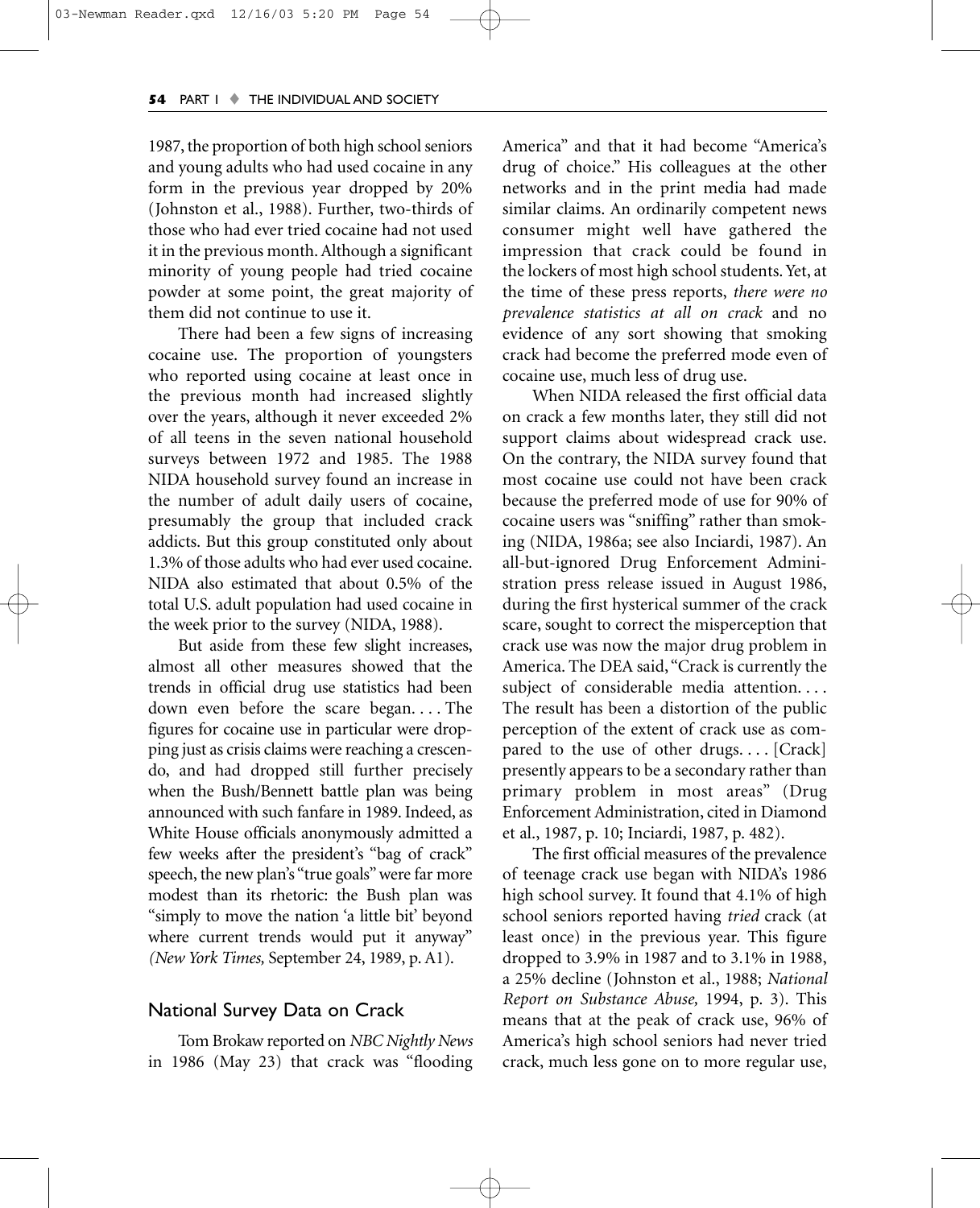abuse, or addiction. Any drug use among the young is certainly worrisome, particularly when in such an intense form as crack. However, at the start of the crusade to save "a whole generation" of children from death by crack in the spring of 1986, the latest official data showed a national total of eight "cocainerelated" deaths of young people age eighteen and under for the preceding year (Trebach, 1987, p. 11). There was no way to determine whether any of these deaths involved crack use or even if cocaine was in fact the direct cause.

In general, the government's national surveys indicate that a substantial minority of teenagers and young adults experiment with illicit drugs. But as with other forms of youthful deviance, most tend to abandon such behavior as they assume adult roles. Politicians, the media, and antidrug advertisements often claimed that cocaine is inevitably addicting but that crack is still worse because it is "instantaneously addicting." However, according to the official national surveys, twothirds of Americans of all ages who had ever tried cocaine had not used it in the month prior to the surveys. It is clear that the vast majority of the more than twenty-two million Americans who have tried cocaine do not use it in crack form, do not escalate to regular use, and do not end up addicted....

In sum, the official evidence on cocaine and crack available during the crack scare gave a rather different picture than Americans received from the media and politicians. The sharp rise in mentions of cocaine in emergency room episodes and coroners' reports did offer cause for concern. But the best official evidence of drug use never supported the claims about an "epidemic" or "plague" throughout America or about "instantaneous addiction." Moreover, as media attention to crack was burgeoning, the actual extent of crack use was virtually unknown, and most other official measures of cocaine use were actually decreasing. Once crack use was actually measured, its

prevalence turned out to be low to start with and to have declined throughout the scare *(National Report on Substance Abuse,* 1994, p. 3).

## **Crack as an Epidemic and Plague**

The empirical evidence on crack use suggests that politicians and journalists have routinely used the words "epidemic" and "plague" imprecisely and rhetorically as words of warning, alarm, and danger. Therefore, on the basis of press reports, it is difficult to determine if there was any legitimacy at all in the description of crack use as an epidemic or plague. Like most other drug researchers and epidemiologists, we have concluded that crack addiction has never been anything but relatively rare across the great middle strata of the U.S. population. If the word "epidemic" is used to mean a disease or diseaselike condition that is "widespread" or "prevalent," then there has never been an epidemic of crack addiction (or even crack use) among the vast majority of Americans. Among the urban poor, however, especially African-American and Latino youth, heavy crack use has been more common. An "epidemic of crack *use"* might be a description of what happened among a distinct minority of teenagers and young adults from impoverished urban neighborhoods in the mid to late 1980s. However, many more people use tobacco and alcohol heavily than use cocaine in any form. Alcohol drinking and tobacco smoking each kills far more people than all forms of cocaine and heroin use combined. Therefore, "epidemic" would be more appropriate to describe tobacco and alcohol use. But politicians and the media have not talked about tobacco and alcohol use as epidemics or plagues. The word "epidemic" also can mean a rapidly spreading disease. In this precise sense as well, in inner-city neighborhoods, crack use may have been epidemic (spreading rapidly) for a few years among impoverished young African-Americans and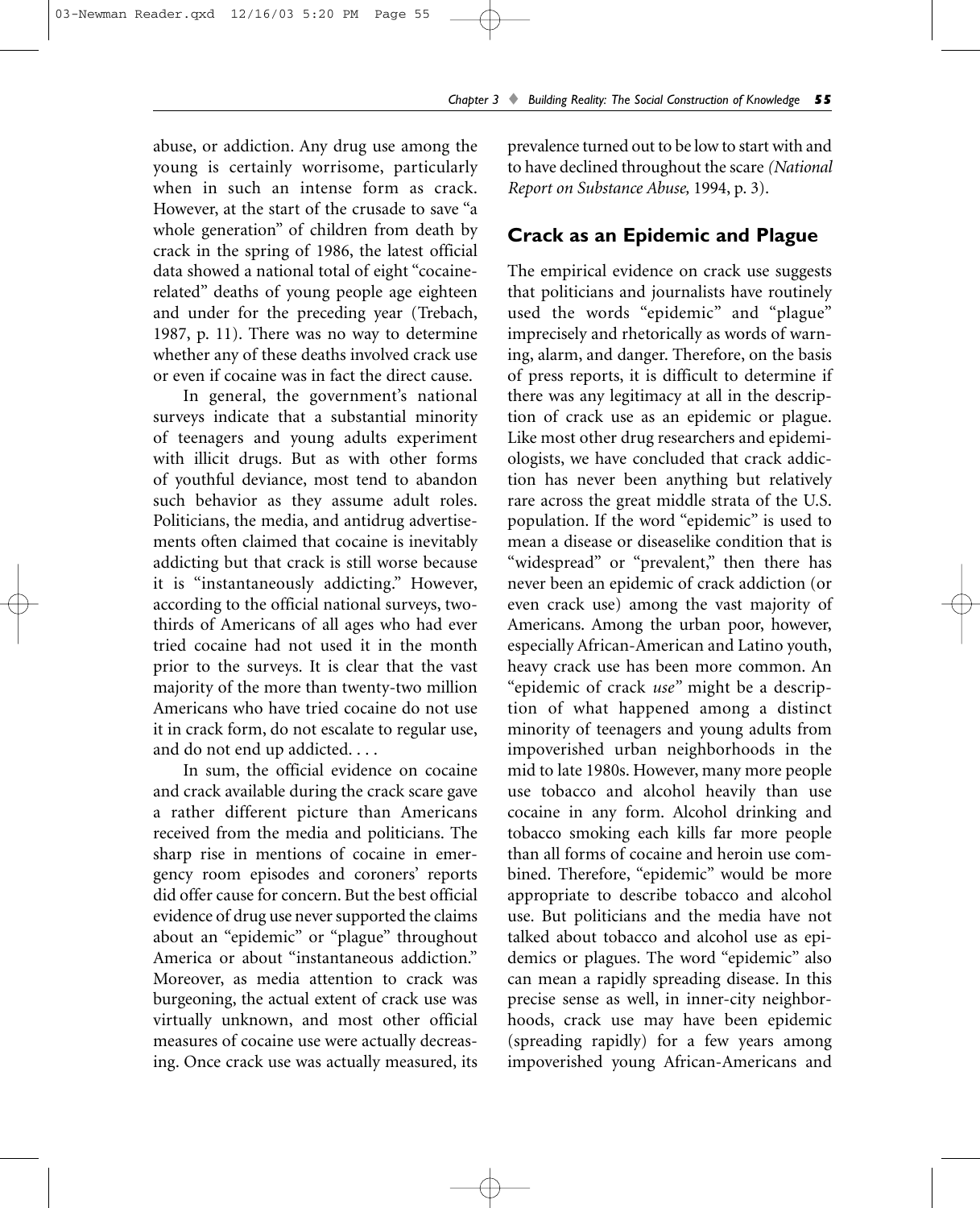Latinos. However, crack use was never spreading fast or far enough among the general population to be termed an epidemic there.

"Plague" is even a stronger word than epidemic. Plague can mean a "deadly contagious disease," an epidemic "with great mortality," or it can refer to a "pestilence," an "infestation of a pest, [e.g.,] a plague of caterpillars." Crack is a central nervous system stimulant. Continuous and frequent use of crack often burns people out and does them substantial psychological and physical harm. But even very heavy use does not usually directly kill users. In this sense, crack use is not a plague. One could say that drug dealers were "infesting" some blocks of some poor neighborhoods in some cities, that there were pockets of plague in some specific areas; but that was not how "crack plague" was used.

When evaluating whether the extent and dangers of crack use match the claims of politicians and the media, it is instructive to compare how other drug use patterns are discussed. For example, an unusually balanced *New York Times* story (October 7, 1989, p. 26) compared crack and alcohol use among suburban teenagers and focused on the middle class. The *Times* reported that, except for a few "urban pockets" in suburban counties, "crack and other narcotics are rarely seen in the suburbs, whether modest or wealthy." . . .

The *Times* also reported that high school seniors were outdrinking the general adult population. Compared to 64% of teenagers, only 55% of adults had consumed alcohol in the last month. Furthermore, teenagers have been drinking more than adults since at least 1972, when the surveys began. Even more significant is the *kind* of drinking teenagers do—what the *Times* called "excessive 'binge' drinking": "More than a third of the high school seniors had said that in the last two weeks they had had five or more drinks in a row." Drinking is, of course, the most widespread form of illicit drug use

among high school students. As the *Times* explained, on the weekend, "practically every town has at least one underage party, indoors or out" and that "fake identification cards, older siblings, friends, and even parents all help teenagers obtain" alcohol.

The point we wish to emphasize is that even though illicit alcohol use was far more prevalent than cocaine or crack use, and even though it held substantial risk for alcohol dependence, addiction, drinking-driving deaths, and other alcohol-related problems, the media and politicians have not campaigned against teen drunkenness. Used as a descriptive term meaning "prevalent," the word "epidemic" fits teenage drinking far better than it does teenage crack use. Although many organizations have campaigned against drinking and driving by teenagers, the politicians and media have not used terms like "epidemic" or "plague" to call attention to illicit teenage drinking and drunkenness. Unlike the *Times* articles on crack, often on the front page, this article on teen drunkenness was placed in the second section on a Saturday.

It is also worth noting the unintentionally ironic mixing of metaphors, or of diagnoses and remedies, when advocates for the War on Drugs described crack use as an epidemic or plague. Although such disease terminology was used to call attention to the consequences of crack use, most of the federal government's domestic responses have centered on using police to arrest users. Treatment and prevention have always received a far smaller proportion of total federal antidrug funding than police and prisons do as a means of handling the "epidemic." If crack use is primarily a crime problem, then terms like "wave" (as in crime wave) would be more fitting. But if this truly is an "epidemic"—a widespread disease—then police and prisons are the wrong remedy, and the victims of the epidemic should be offered treatment, public health programs, and social services. . . .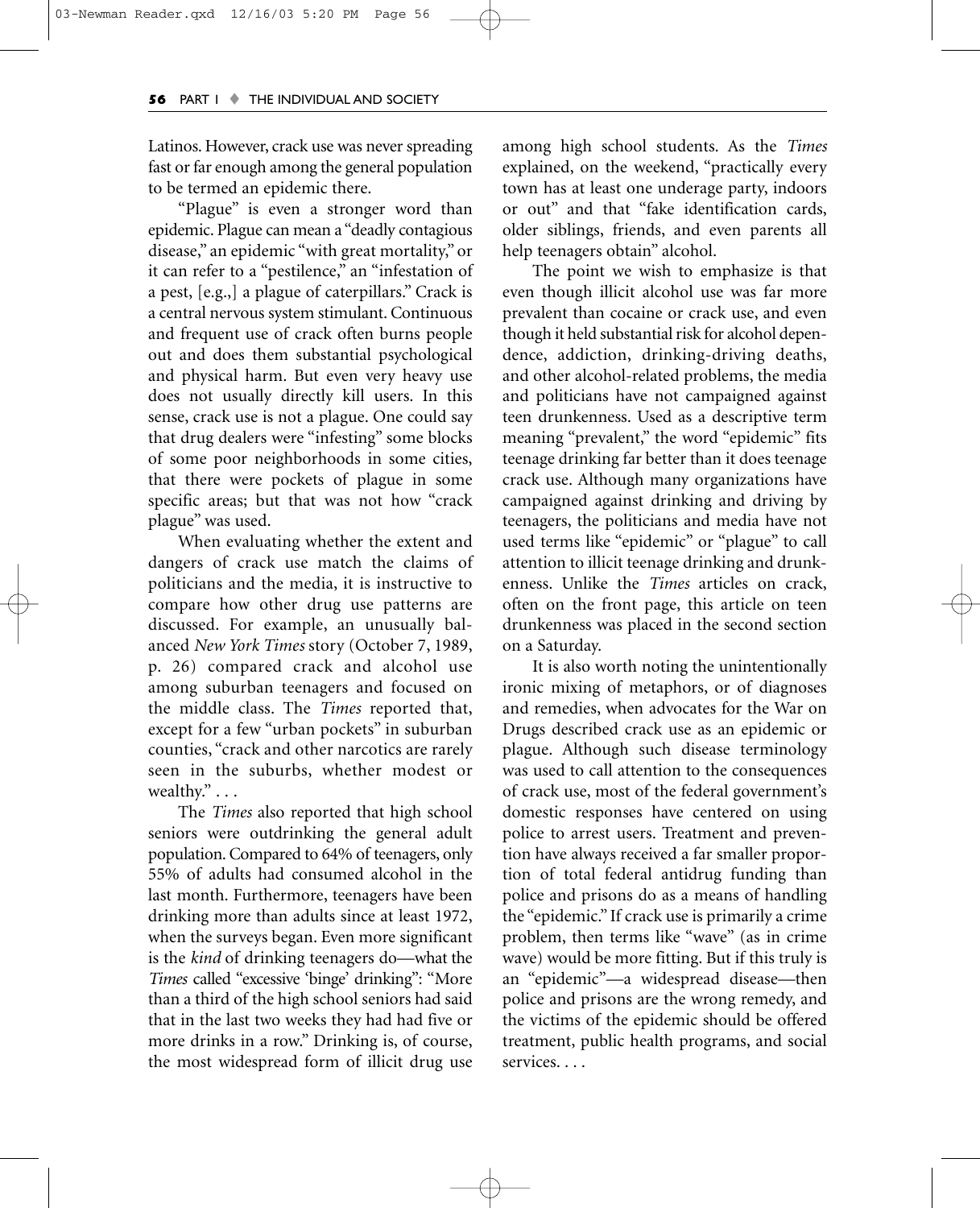# **The Political Context of the "Crack Crisis"**

If the many claims about an "epidemic" or "plague" endangering "a whole generation" of youth were at odds with the best official data, then what else was animating the new War on Drugs? In fact, even if all the exaggerated claims about crack had been true, it would not explain all the attention crack received. Poverty, homelessness, auto accidents, handgun deaths, and environmental hazards are also widespread, costly, even deadly, but most politicians and journalists never speak of them in terms of crisis or plague. Indeed, far more people were (and still are) injured and killed every year by domestic violence than by illicit drugs, but one would never know this from media reports or political speeches. The existence of government studies suggesting that crack contributed to the deaths of a small proportion of its users, that an unknown but somewhat larger minority of users became addicted to it, that its use was related to some forms of crime, and so on were neither necessary nor sufficient conditions for all the attention crack received (Spector and Kitsuse, 1977).

Like other sociologists, historians, and students of drug law and public policy, we suggest that understanding antidrug campaigns requires more than evidence of drug abuse and drug-related problems, which can be found in almost any period. It requires analyzing these crusades and scares as phenomena in their own right and understanding the broader social, political, and economic circumstances under which they occur (see, e.g., Bakalar and Grinspoon, 1984; Brecher, 1972; Duster, 1970; Gusfield, 1963, 1981; Lindesmith, 1965; Morgan, 1978; Musto, 1973; Rumbarger, 1989). The crack scare also must be understood in terms of its political context and its appeal to important groups within American society. The mass media and politicians, however, did not talk about drugs this way. Rather, they decontextualized

the drama, making it appear as if the story had no authors aside from dealers and addicts. Their writing of the crack drama kept abusers, dealers, crimes, and casualties under spotlights while hiding other important factors in the shadows. We suggest that over and above the very real problems some users suffered with crack, the rise of the New Right and the competition between political parties in a conservative context contributed significantly to the making of the crack scare.

# **The New Right and Its Moral Ideology**

During the post-Watergate rebuilding of the Republican Party, far right wing political organizations and fundamentalist Christian groups set about to impose what they called "traditional family values" on public policy. This self-proclaimed "New Right" felt increasingly threatened by the diffusion of modernist values, behaviors, and cultural practices particularly by what they saw as the interconnected forms of 1960s hedonism involved in sex outside (heterosexual) marriage and consciousness alteration with (illicit) drugs. The New Right formed a core constituency for Ronald Reagan, an extreme conservative who had come to prominence as governor of California in part by taking a hard line against the new political movements and cultural practices of the 1960s.

Once he became president in 1981, Reagan and his appointees attempted to restructure public policy according to a radically conservative ideology. Through the lens of this ideology, most social problems appeared to be simply the consequences of *individual moral choices* (Ryan, 1976). Programs and research that had for many years been directed at the social and structural sources of social problems were systematically defunded in budgets and delegitimated in discourse. Unemployment, poverty, urban decay, school crises, crime, and all their attendant forms of human troubles were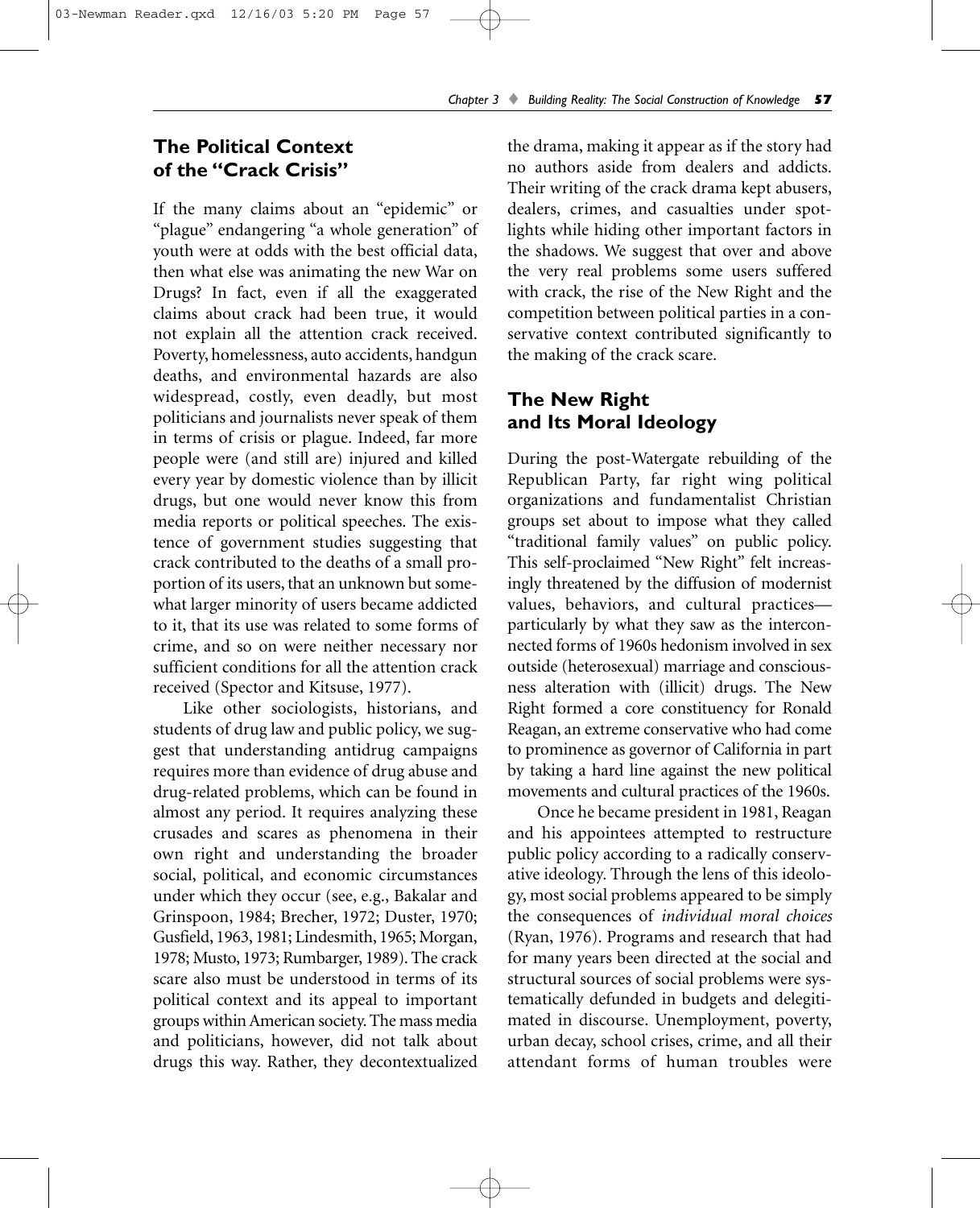spoken of and acted upon as if they were the result of *individual* deviance, immorality, or weakness. The most basic premise of social science—that individual choices are influenced by social circumstances—was rejected as left-wing ideology. Reagan and the New Right constricted the aperture of attribution for America's ills so that only the lone deviant came into focus. They conceptualized people *in* trouble as people who *make* trouble (Gusfield, 1985); they made social control rather than social welfare the organizing axis of public policy (Reinarman, 1988).

With regard to drug problems, this conservative ideology is a form of *sociological denial.* For the New Right, people did not so much abuse drugs because they were jobless, homeless, poor, depressed, or alienated; they were jobless, homeless, poor, depressed, or alienated because they were weak, immoral, or foolish enough to use illicit drugs. For the right wing, American business productivity was not lagging because investors spent their capital on mergers and stock speculation instead of on new plants and equipment, or for any number of other economic reasons routinely mentioned in the *Wall Street Journal* or *Business Week.* Rather, conservatives claimed that businesses had difficulty competing partly because many workers were using drugs. In this view, U.S. education was in trouble not because it had suffered demoralizing budget cuts, but because a "generation" of students was "on drugs" and their teachers did not "get tough" with them. The new drug warriors did not see crime plaguing the ghettos and barrios for all the reasons it always has, but because of the influence of a new chemical bogeyman. Crack was a godsend to the Right. They used it and the drug issue as an ideological fig leaf to place over the unsightly urban ills that had increased markedly under Reagan administration social and economic policies. "The drug problem" served conservative politicians as an all-purpose scapegoat. They could blame an array of problems on the deviant individuals and then expand the nets of social control to imprison those people for causing the problems.

The crack crisis had other, more specific political uses. Nancy Reagan was a highly visible antidrug crusader, crisscrossing the nation to urge schoolchildren to "Just Say No" to drugs. Mrs. Reagan's crusade began in 1983 (before crack came into existence) when her "p.r.-conscious operatives," as *Time* magazine called them, convinced her that "seriousminded displays" of "social consciousness" would "make her appear more caring and less frivolous." Such a public relations strategy was important to Mrs. Reagan. The press had often criticized her for spending hundreds of thousands of dollars on new china for the White House, lavish galas for wealthy friends, and high-fashion evening gowns at a time when her husband's economic policies had induced a sharp recession, raised joblessness to near Depression-era levels, and cut funding for virtually all programs for the poor. *Time* explained that "the timing and destinations of her antidrug excursions last year were coordinated with the Reagan-Bush campaign officials to satisfy their particular political needs" (*Time,* January 14, 1985, p. 30)....

## **Political Party Competition**

The primary political task facing liberals in the 1980s was to recapture some of the electorate that had gone over to the Right. Reagan's shrewdness in symbolically colonizing "middle American" fears put Democrats on the defensive. Most Democrats responded by moving to the right and pouncing upon the drug issue. Part of the early energy for the drug scare in the spring and summer of 1986 came from Democratic candidates trading charges with their Republican opponents about being "soft on drugs." Many candidates challenged each other to take urine tests as a symbol of their commitment to a "drug-free America."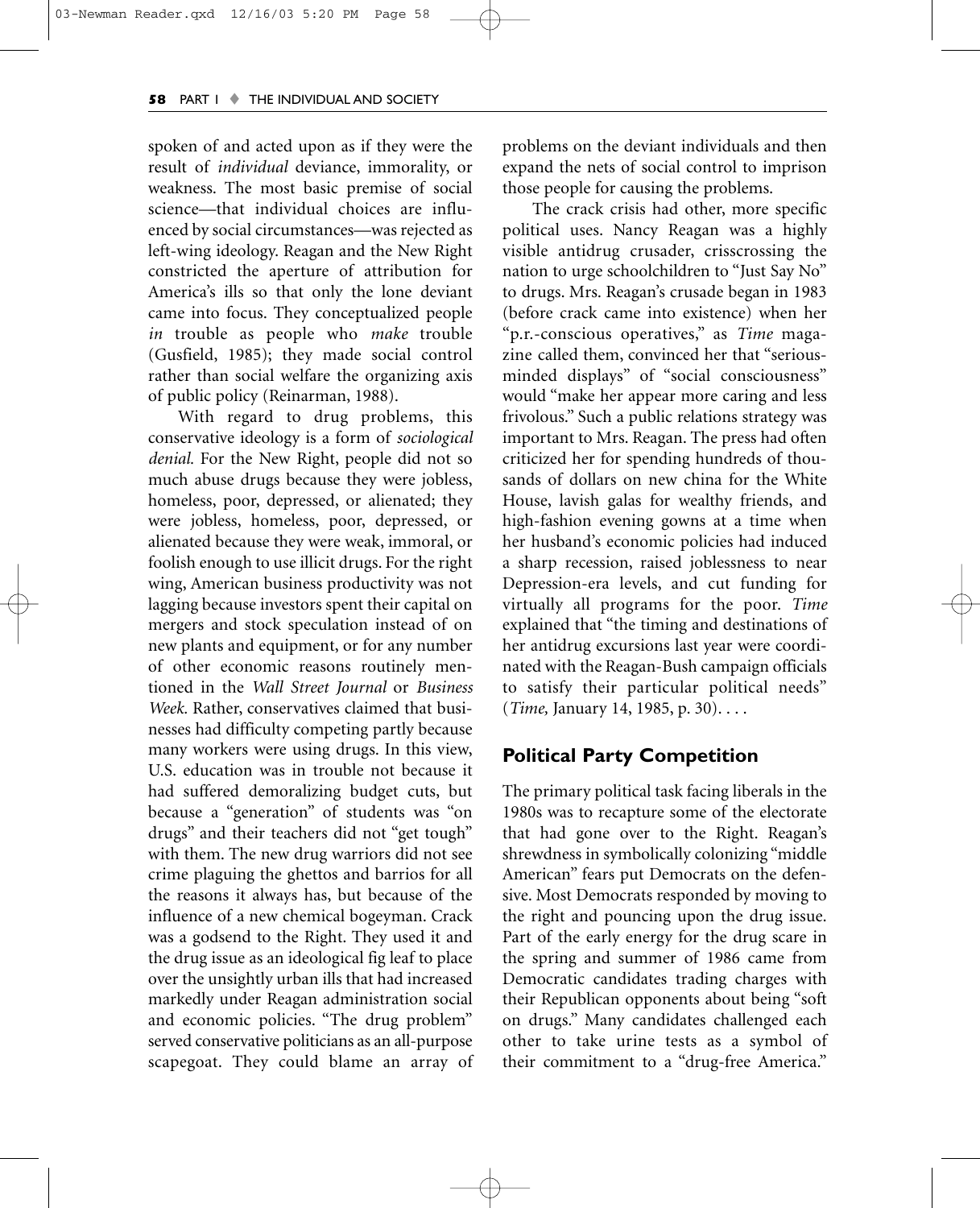One Southern politician even proposed that candidates' spouses be tested. A California senatorial candidate charged his opponent with being "a noncombatant in the war on drugs" *(San Francisco Chronicle,* August 12, 1986, p. 9). By the fall of 1986, increasingly strident calls for a drug war became so much a part of candidates' standard stump speeches that even conservative columnist William Safire complained of antidrug "hysteria" and "narcomania" (*New York Times,* September 11, 1986, p. A27). Politicians demanded everything from death penalties in North America to bombing raids in South America.

Crack could not have appeared at a more opportune political moment. After years of dull debates on budget balancing, a "hot" issue had arrived just in time for a crucial election. In an age of fiscal constraint, when most problems were seen as intractable and most solutions costly, the crack crisis was the one "safe" issue on which all politicians could take "tough stands" without losing a single vote or campaign contribution. The legislative results of the competition to "get tough" included a \$2 billion law in 1986, the so-called "Drug-Free America Act," which whizzed through the House (392 to 16) just in time for members of Congress to go home and tell their constituents about it. In the heat of the preelection, antidrug hysteria, the symbolic value of such spending seemed to dwarf the deficit worries that had hamstrung other legislation. According to *Newsweek,* what occurred was "a can-you-top-this competition" among "election-bound members of both parties" seeking tough antidrug amendments. The 1986 drug bill, as Representative David McCurdy (D-Okla) put it, was "out of control," adding through a wry smile, "but of course I'm for it" (September 22, 1986, p. 39).

The prominence of the drug issue dropped sharply in both political speeches and media coverage after the 1986 election, but returned during the 1988 primaries. Once

again the crack issue had political utility. One common observation about the 1988 presidential election campaigns was that there were no domestic or foreign policy crises looming on which the two parties could differentiate themselves. As a *New York Times* headline put it: "Drugs as 1988 Issue: Filling a Vacuum" (May 24, 1988, p. A14). In the 1988 primary season, candidates of both parties moved to fill this vacuum in part by drug-baiting their opponents and attacking them as "soft on drugs." In the fall, both Democrats Dukakis and Bentsen and Republicans Bush and Quayle claimed that their opponents were soft on drugs while asserting that their side would wage a "*real* War on Drugs." And, just as they did before the 1986 election, members of Congress from both parties overwhelmingly passed a new, even more strict and costly antidrug bill.

The antidrug speeches favoring such expenditures became increasingly transparent as posturing, even to many of the speakers. For example, Senator Christopher Dodd (D-Conn) called the flurry of antidrug amendments a "feeding frenzy" *(New York Times,* May 22, 1988, p. E4). An aide to another senator admitted that "everybody was scrambling to get a piece of the action" (*New York Times,* May 24, 1988, p. A14). Even President Reagan's spokesperson, Marlin Fitzwater, told the White House press corps that "everybody wants to out-drug each other in terms of political rhetoric" *(Boston Globe,* May 18, 1988, p. 4). But however transparent, such election-year posturing—magnified by a media hungry for the readers and ratings that dramatic drug stories bring—enhanced the viability of claims about the menace of crack far more than any available empirical evidence could. In the fall of 1989, Congress finalized yet another major antidrug bill costing more than the other two combined. According to research by the Government Accounting Office, the federal government spent more than \$23 billion on the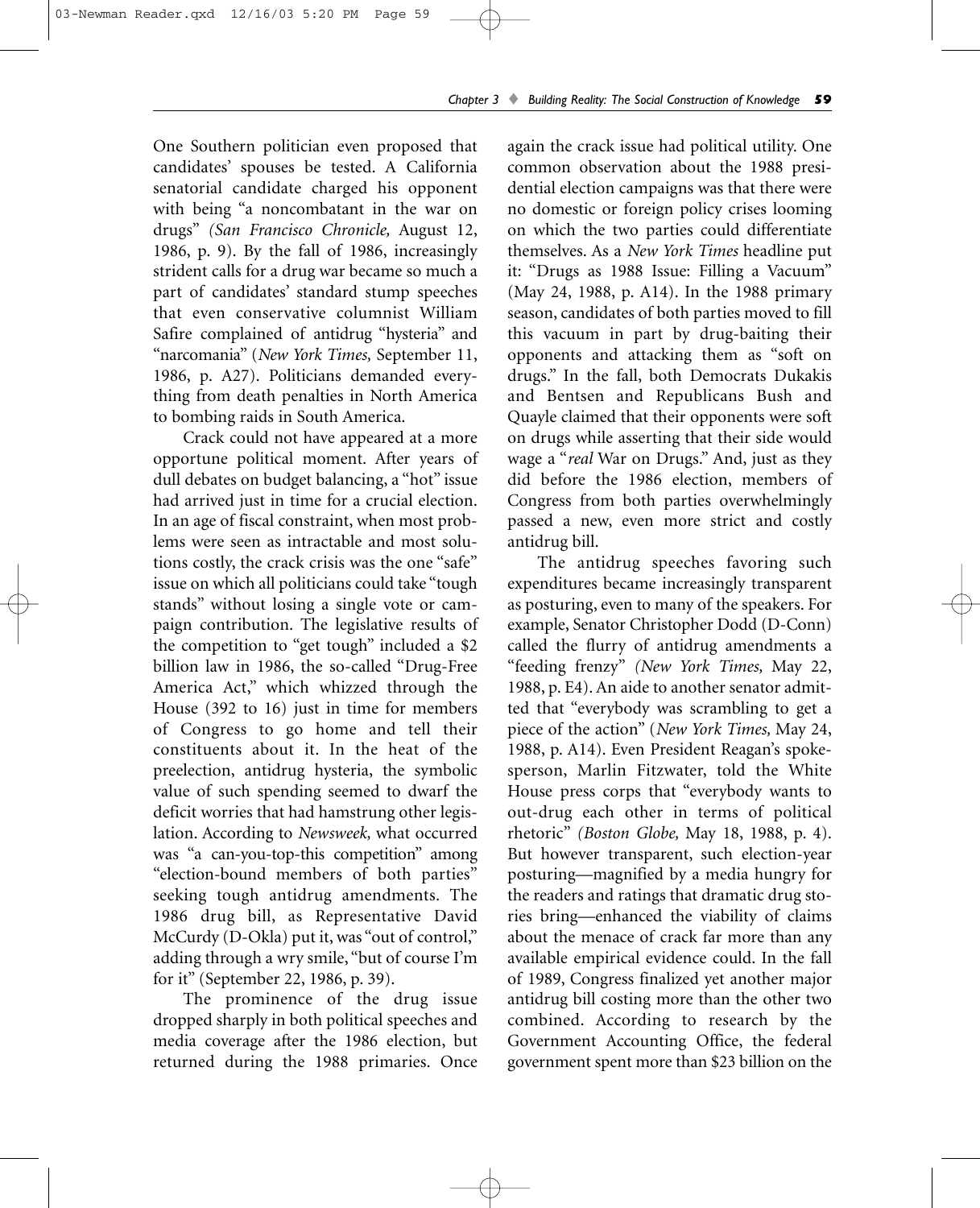drug war during the Reagan era, three-fourths of it for law enforcement *(Alcoholism and Drug Abuse Week,* 1989, p. 3)....

Politicians and the media were *forging,* not following, public opinion. The speeches and stories *led* the oft-cited poll results, not the other way around. In 1987, between elections—when drug problems persisted in the ghettos and barrios but when the drug scare was not so enflamed by election rhetoric and media coverage—only 3 to 5% of those surveyed picked drugs as our most important problem *(New York Times,* May 24, 1988, p. A14). But then again in 1989, immediately following President Bush's speech escalating the drug war, nearly two-thirds of the people polled identified drugs as America's most important problem. When the media and politicians invoked "public opinion" as the driving force behind their actions against crack, they inverted the actual causal sequence (Edelman, 1964, p. 172).

We argued in the previous section that the New Right and other conservatives found ideological utility in the crack scare. In this section, we have suggested that conservatives were not the only political group in America to help foment the scare and to benefit from it. Liberals and Democrats, too, found in crack and drugs a means of recapturing Democratic defectors by appearing more conservative. And they too found drugs to be a convenient scapegoat for the worsening conditions in the inner cities. All this happened at a historical moment when the Right successfully stigmatized the liberals' traditional solutions to the problems of the poor as ineffective and costly. Thus, in addition to the political capital to be gained by waging the war, the new chemical bogeyman afforded politicians across the ideological spectrum both an explanation for pressing public problems and an excuse for not proposing the unpopular taxing, spending, or redistributing needed to do something about them.

## **The End of the Crack Scare**

In the 1980s, the conservative drive to reduce social spending exacerbated the enduring problems of impoverished African-American and Latino city residents. Partly in response, a minority of the young urban poor turned either to crack sales as their best shot at the American Dream and/or to the crack high as their best shot at a fleeting moment of pleasure. Inner-city churches, community organizations, and parent groups then tried to defend their children and neighborhoods from drug dealing and use on the one hand and to lobby for services and jobs on the other hand. But the crack scare did not inspire politicians of either party to address the worsening conditions and growing needs of the inner-city poor and working class or to launch a "Marshall Plan for cities." In the meantime, the white middle-class majority viewed with alarm the growing numbers, visibility, and desperation of the urban poor. And for years many Americans believed the central fiction of the crack scare: that drug use was not a symptom of urban decay but one of its most important causes.

All this gave federal and local authorities justification for widening the nets of social control. Of course, the new drug squads did not reduce the dangerousness of impoverished urban neighborhoods. But the crack scare did increase criminal justice system supervision of the underclass. By 1992, one in four young African-American males was in jail or prison or on probation or parole—more than were in higher education.... During the crack scare, the prison population more than doubled, largely because of the arrests of drug users and small dealers. This gave the U.S. the highest incarceration rate in the world (Currie, 1985; Irwin and Austin, 1994).

By the end of 1992, however, the crack scare seemed spent. There are a number of overlapping reasons for this. Most important was the failure of the War on Drugs itself.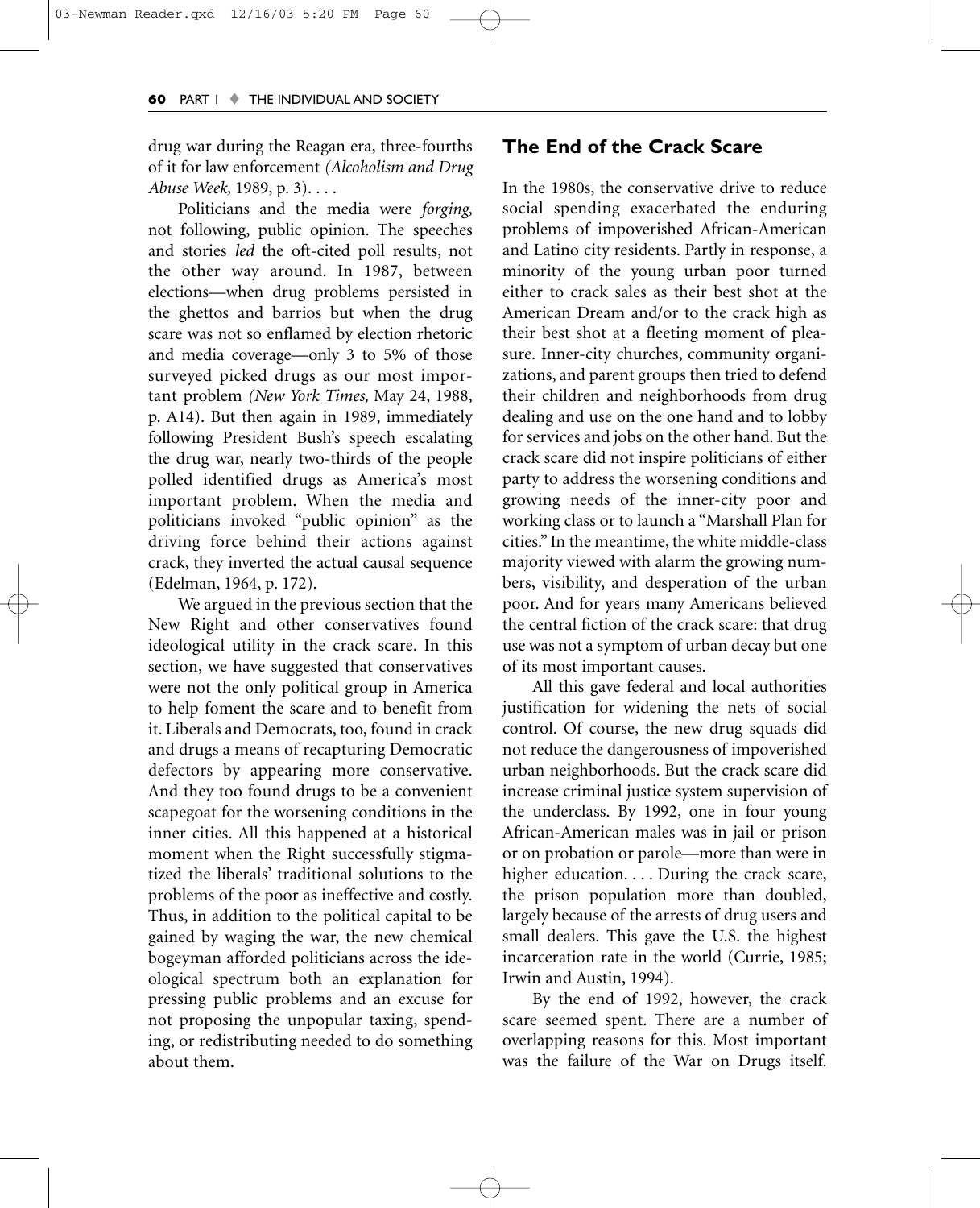Democrats as well as Republicans supported the War on Drugs, but the Reagan and Bush administrations initiated and led it, and the drug war required support from the White House. George Bush appointed William Bennett to be a "tough" and extremely high profile "drug czar" to lead the campaign against drugs. But Bennett, criticized for his bombastic style, quit after only eighteen months (some press accounts referred to it as the "czar's abdication"). After that, the Bush administration downplayed the drug war, and it hardly figured at all in the presidential primaries or campaign in 1992. Bill Clinton said during the campaign that there were no easy solutions to drug problems and that programs that work only on reducing supply were doomed to fail. The Clinton administration eschewed the phrase "War on Drugs," and Lee Brown, Clinton's first top drug official, explicitly rejected the title of drug czar (Reinarman, 1994). After billions of tax dollars had been spent and millions of young Americans had been imprisoned, hard-core drug problems remained. With so little to show for years of drug war, politicians seemed to discover the limits of the drug issue as a political weapon. Moreover, with both parties firmly in favor of the "get tough" approach, there was no longer any partisan political advantage to be had.

The news media probably would have written dramatic stories about the appearance of smokeable cocaine in poor neighborhoods at any time. Television producers have found that drug stories, especially timely, welladvertised, dramatic ones, often receive high ratings. But the context of the Reagan-led drug war encouraged the media to write such pieces. Conservatives had long complained that the media had a liberal bias; in the mid-1980s, drug coverage allowed the media to rebut such criticism and to establish conservative credentials (Reeves and Campbell, 1994). As we have suggested, news coverage of drugs rose and fell with political initiatives, especially

those coming from the president. Therefore, as the White House withdrew from the drug issue, so did the press.

After about 1989, it became increasingly difficult to sustain the exaggerated claims of the beginning of the crack scare. The mainstream media began to publish stories critical of earlier news coverage (though usually not their own). . . . *Newsweek* finally admitted in 1990 what it called the "dirty little secret" about crack that it had concealed in all of its earlier scare stories: "A lot of people use it without getting addicted," and that the anonymous "media" had "hyped instant and total addiction" (February 19, 1990, pp. 74–75). As early as 1988, it was clear that crack was not "destroying a whole generation"; it was not even spreading beyond the same poverty context that had long given rise to hard-core heroin addiction. Moreover, because of the obvious destructive effects of heavy use, people in ghettos and barrios had come to view "crack heads" as even lower in status than winos or junkies. Even crack dealers preferred powder cocaine and routinely disparaged crack heads (Williams, 1989). All of this meant that drugs in general, and crack in particular, declined in newsworthiness. Media competition had fueled the crack scare in its early years, and the same scramble for dramatic stories guaranteed that the media would move on to other stories. By 1992, the crack scare had faded beyond the media's horizon of hot new issues.

Finally, the crack scare could recede into the background partly because it had been *institutionalized.* Between 1986 and 1992, Congress passed and two presidents signed a series of increasingly harsh antidrug laws. Federal antidrug funding increased for seven successive years, and an array of prison and police programs was established or expanded. All levels of government, from schools to cities, counties, and states, established agencies to warn about crack and other drug problems. And multimillion-dollar, corporate-sponsored,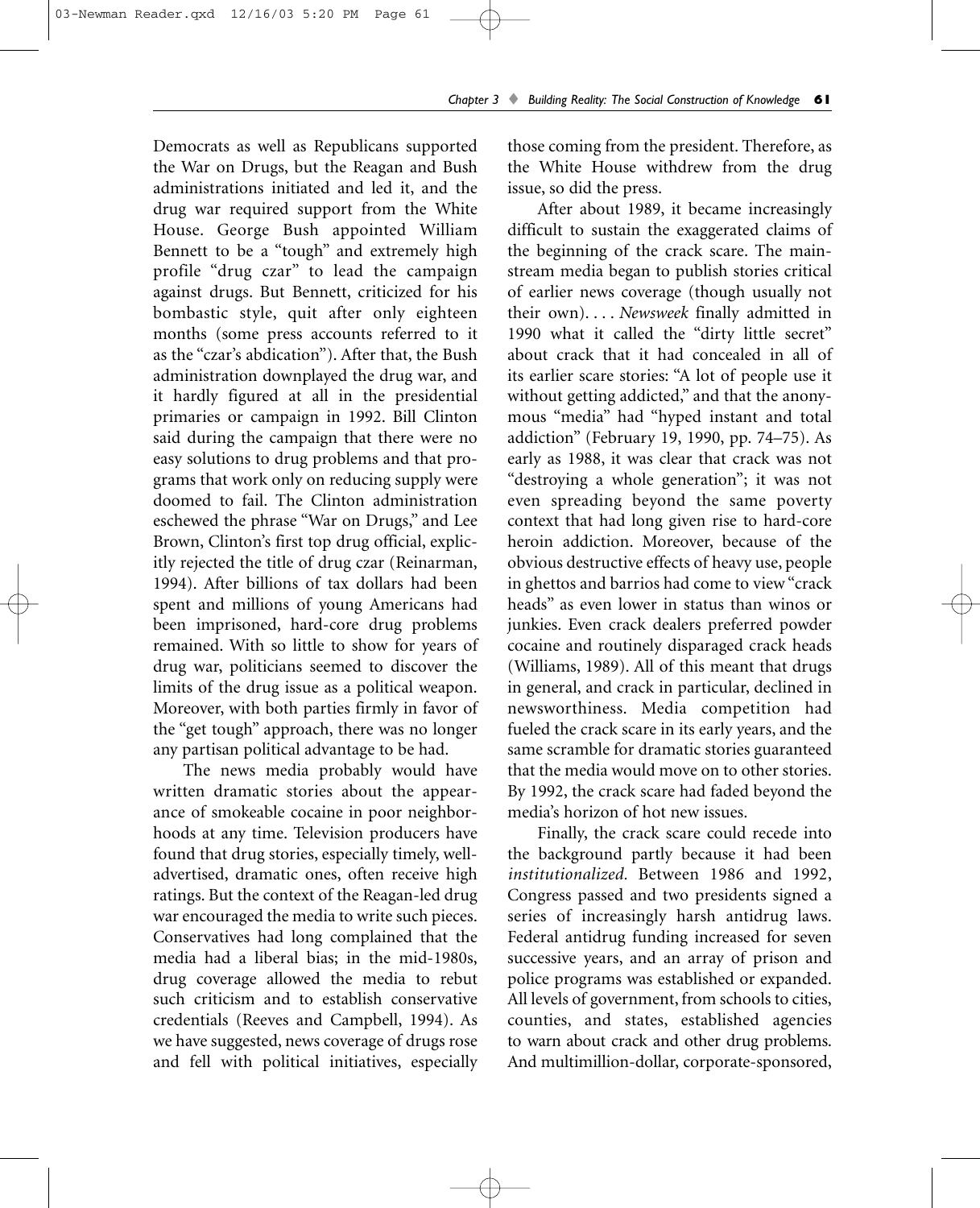private organizations such as the Partnership for a Drug-Free America had been established to continue the crusade.

## **Conclusion**

Smoking crack *is* a risky way to use an already potent drug. Despite all the exaggerations, heavy use of it *has* made life more difficult for many people—most of them from impoverished urban neighborhoods. If we agree that too many families have been touched by drugrelated tragedies, why have we bothered criticizing the crack scare and the War on Drugs? If even a few people are saved from crack addiction, why should anyone care if this latest drug scare was in some measure concocted by the press, politicians, and moral entrepreneurs to serve their other agendas? Given the damage that drug abuse can do, what's the harm in a little hysteria?...

First, we suspect that drug scares do not work very well to reduce drug problems and that they may well promote the behavior they claim to be preventing. For all the repression successive drug wars have wrought (primarily upon the poor and the powerless), they have yet to make a measurable dent in our drug *problems.* For example, prompted by the crack crisis and inspired by the success of patriotic propaganda in World War II, the Partnership for a Drug-Free America ran a massive advertising campaign to "unsell drugs." From 1987 to 1993, the Partnership placed over \$1 billion worth of advertising donated by corporations and the advertising industry. The Partnership claims to have had a "measurable impact" by "accelerating intolerance" to drugs and drug users. The Partnership claims it "can legitimately take some of the credit for the 25% decline in illicit drug usage since our program was launched" (Hedrick, 1990). However, the association between the Partnership's antidrug advertising and the declines in drug use appears to be spurious. Drug use was declining

well before the Partnership's founding; taking credit for what was already happening is a bit like jumping in front of a parade and then claiming to have been leading it all along. More important, drug *use* increased in the mid 1990s among precisely those age groups that had been targeted by Partnership ads, while drug *problems* continued throughout their campaign. Furthermore, Partnership ads scrupulously avoided any mention of the two forms of drug use most prevalent among youth: smoking and drinking. This may have something to do with the fact that the Partnership for a Drug-Free America is a partnership between the media and advertising industries, which make millions from alcohol and tobacco advertising each year, and with the fact that alcohol and tobacco companies contribute financially to the Partnership's campaign against illicit drugs. Surely public health education is important, but there is no evidence that selective antidrug propaganda and scare tactics have significantly reduced drug problems.

Indeed, hysterical and exaggerated antidrug campaigns may have increased drug-related harm in the U.S. There is the risk that all of the exaggerated claims made to mobilize the population for war actually arouse interest in drug use. In 1986, the *New England Journal of Medicine* reported that the frequency of teenage suicides increases after lurid news reports and TV shows about them (Gould and Shaffer, 1986; Phillips and Carstensen, 1986). Reports about drugs, especially of new and exotic drugs like crack, may work the same way. In his classic chapter, "How To Launch a Nationwide Drug Menace," Brecher (1972) shows how exaggerated newspaper reports of dramatic police raids in 1960 functioned as advertising for glue sniffing. The arrests of a handful of sniffers led to anti–glue sniffing hysteria that actually spread this hitherto unknown practice across the U.S. In 1986, the media's desire for dramatic drug stories interacted with politicians' desire for partisan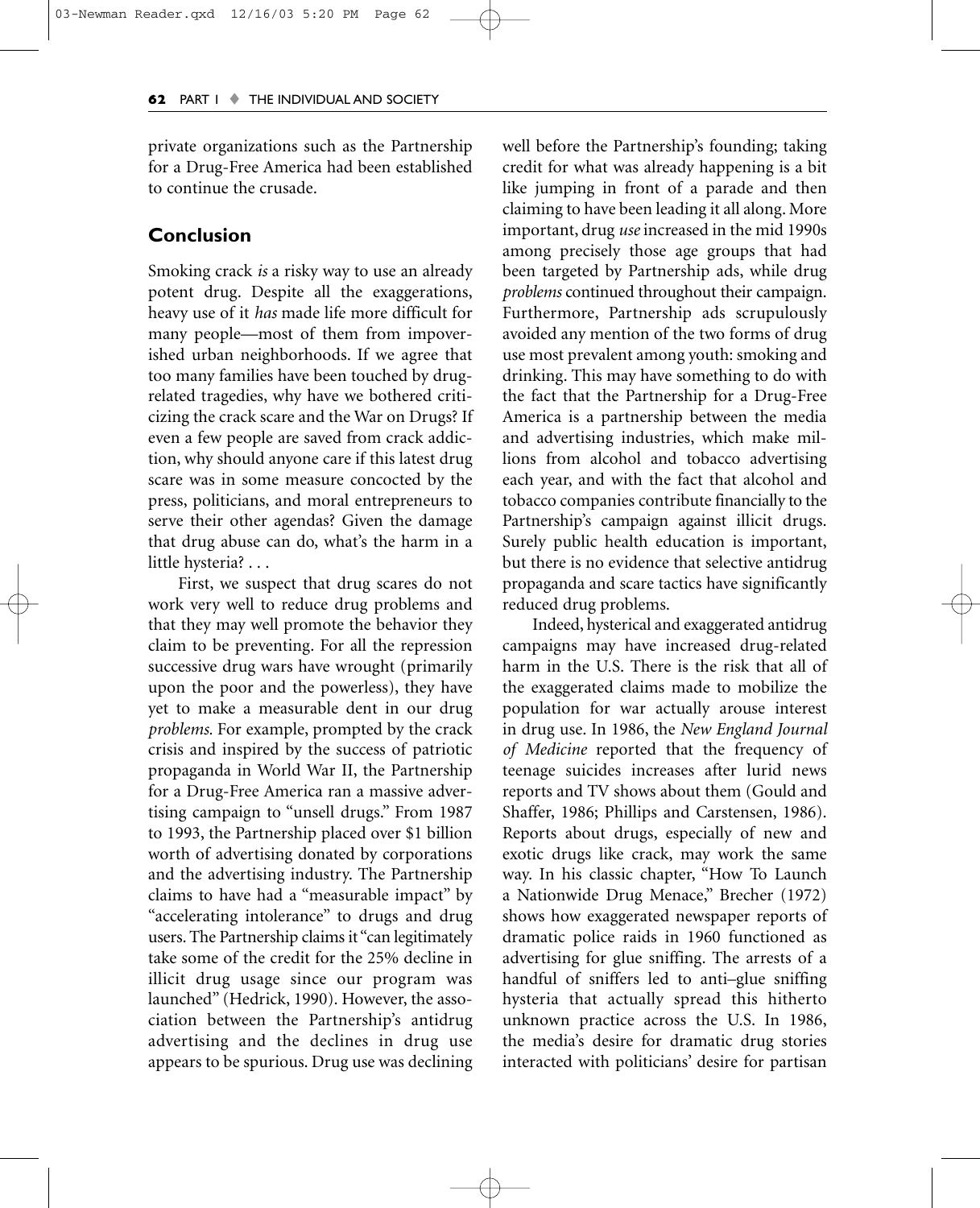*Chapter 3* ♦ *Building Reality: The Social Construction of Knowledge* **<sup>63</sup>**

advantage and safe election-year issues, so news about crack spread to every nook and cranny of the nation far faster than dealers could have spread word on the street. When the media and politicians claimed that crack is "the most addictive substance known to man," there was some commonsense obligation to explain why. Therefore, alongside all the statements about "instant addiction," the media also reported some very intriguing things about crack: "whole body orgasm," "better than sex," and "cheaper than cocaine." For TV-raised young people in the inner city, faced with a dismal social environment and little economic opportunity, news about such a substance in their neighborhoods may have functioned as a massive advertising campaign for crack.

Further, advocates of the crack scare and the War on Drugs explicitly rejected public health approaches to drug problems that conflicted with their ideology. The most striking and devastating example of this was the total rejection of syringe distribution programs by the Reagan and Bush administrations and by drug warriors such as Congressman Charles Rangel. People can and do recover from drug addiction, but no one recovers from AIDS. By the end of the 1980s, the fastest growing AIDS population was intravenous drug users. Because syringes were hard to get, or their possession criminalized, injectors shared their syringes and infected each other and their sexual partners with AIDS. In the early 1980s, activists in a number of other Western countries had developed syringe distribution and exchange programs to prevent AIDS, and there is by now an enormous body of evidence that such programs are effective. But the U.S. government has consistently rejected such "harm reduction" programs on the grounds that they conflict with the policy of "zero tolerance" for drug use or "send the wrong message." As a result, cities such as Amsterdam, Liverpool, and Sydney, which have needle exchange programs, have very low or almost no transmission of AIDS by intravenous

drug users. In New York City, however, roughly half the hundreds of thousands of injection drug users are HIV positive or already have AIDS. In short, the crack scare and the drug war policies it fueled will ultimately contribute to the deaths of tens of thousands of Americans, including the families, children, and sexual partners of the infected drug users.

Another important harm resulting from American drug scares is they have routinely blamed individual immorality and personal behavior for endemic social and structural problems. In so doing, they diverted attention and resources away from the underlying sources of drug abuse and the array of other social ills of which they are part. One necessary condition for the emergence of the crack scare (as in previous drug scares) was the linking of drug use with the problems faced by racial minorities, the poor, and youth. In the logic of the scare, whatever economic and social troubles these people have suffered were due largely to their drug use. Obscured or forgotten during the crack scare were all the social and economic problems that underlie crack abuse—and that are much more widespread—especially poverty, unemployment, racism, and the prospects of life in the permanent underclass.

Democrats denounced the Reagan and Bush administrations' hypocrisy in proclaiming "War on Drugs" while cutting the budgets for drug treatment, prevention, and research. However, the Democrats often neglected to mention an equally important but more politically popular development: the "Just Say No to Drugs" administrations had, with the help of many Democrats in Congress, also "just said no" to virtually every social program aimed at creating alternatives for and improving the lawful life chances of inner-city youth. These black and Latino young people were and are the group with the highest rate of crack abuse. Although most inner-city youth have always steered clear of drug abuse, they could not "just say no" to poverty and unemployment. Dealing drugs,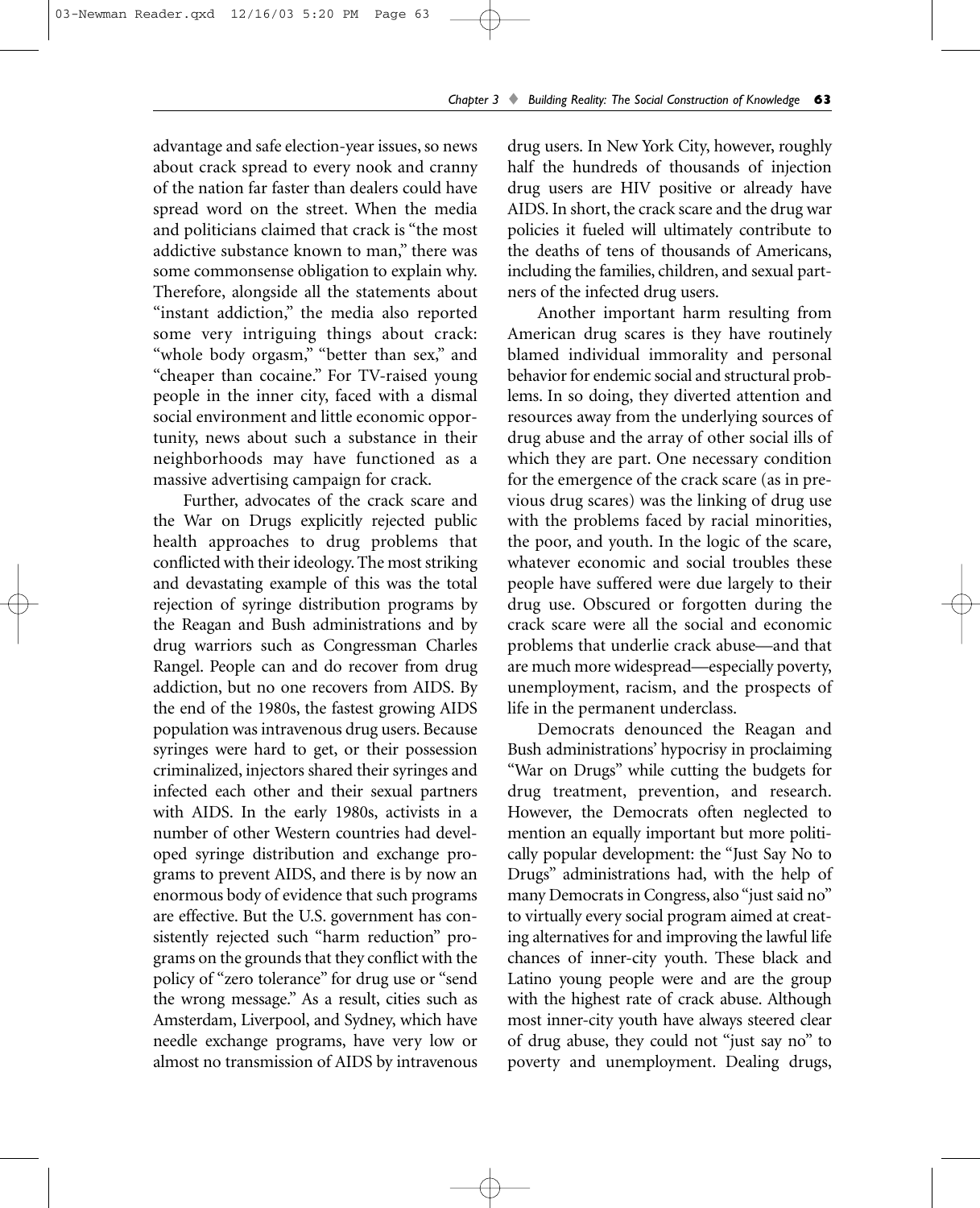after all, was (and still is) accurately perceived by many poor city kids as the highest-paying job straight or criminal—that they are likely to get.

The crack scare, like previous drug scares and antidrug campaigns, promoted misunderstandings of drug use and abuse, blinded people to the social sources of many social problems (including drug problems), and constrained the social policies that might reduce those problems. It routinely used inflated, misleading rhetoric and falsehoods such as Bush's televised account of how he came into possession of a bag of crack. At best, the crack scare was not good for public health. At worst, by manipulating and misinforming citizens about drug use and effects, it perverted social policy and political democracy.

### **REFERENCES**

- *Alcoholism and Drug Abuse Week,* "\$23 Billion Spent on Federal Drug Effort Since 1981." July 5, 1989, pp. 3–4.
- Anderson, Jack, and Michael Binstein, "Drug Informants Beating the System." *Washington Post,* September 10, 1992, p. D23.
- Bakalar, James B., and Lester Grinspoon, *Drug Control in a Free Society.*Cambridge: Cambridge University Press, 1984.
- Belenko, Steven, and Jeffrey Fagan, "Crack and the Criminal Justice System." New York: New York City Criminal Justice Agency, 1987.
- Brecher, Edward M., *Licit and Illicit Drugs.* Boston: Little, Brown, 1972.
- Chin K.-L, "Special Event Codes for Crack Arrests." Internal memorandum, New York City Criminal Justice Agency, 1988.
- Currie, Elliott, *Confronting Crime.* New York: Pantheon, 1985.
- Diamond, Edwin, Frank Accosta, and Leslie-Jean Thornton, "Is TV News Hyping America's Cocaine Problem?" *TV Guide,* February 7, 1987, pp. 4–10.
- Drug Enforcement Administration, "Special Report: The Crack Situation in the U.S." Unpublished, Strategic Intelligence Section. Washington, DC: DEA, August 22, 1986.
- Duster, Troy, *The Legislation of Morality.* New York: Free Press, 1970.
- Edelman, Murray, *The Symbolic Uses of Politics.* Urbana: University of Illinois Press, 1964.
- Gould, Madelyn S., and David Shaffer, "The Impact of Suicide in Television Movies: Evidence of Imitation." *New England Journal of Medicine* 315:690–694 (1986).
- Grinspoon, Lester, and James B. Bakalar, *Cocaine: A Drug and Its Social Evolution.* New York: Basic Books, 1976.
- Gusfield, Joseph R., *Symbolic Crusade.* Urbana: University of Illinois Press, 1963.
- ———, *The Culture of Public Problems.* Chicago: University of Chicago Press, 1981.
- ———, "Alcohol Problems—An Interactionist View," in J. P. von Wartburg et al., eds., *Currents in Alcohol Research and the Prevention of Alcohol Problems.* Berne, Switzerland: Hans Huber, 1985.
- Harwood, Richard, "Hyperbole Epidemic." *Washington Post,* October 1, 1989, p. D6.
- Hedrick, Thomas A., Jr., "Pro Bono Anti-Drug Ad Campaign Is Working." *Advertising Age,* June 25, 1990, p. 22.
- Himmelstein, Jerome, *The Strange Career of Marijuana.* Westport, CT: Greenwood Press, 1983.
- Hoffman, Abbie, *Steal This Urine Test: Fighting Drug Hysteria in America.* New York: Penguin Books, 1987.
- Horgan, John, "A Kinder War." *Scientific American,* July 25, 1993, p. 6.
- Inciardi, James, "Beyond Cocaine: Basuco, Crack, and Other Coca Products."*Contemporary Drug Problems* 14:461–492 (1987).
- Irwin, John, and James Austin, *It's About Time: America's Imprisonment Binge.* Belmont, CA: Wadsworth, 1994.
- Isikoff, Michael, "Drug Buy Set Up for Bush Speech: DEA Lured Seller to Lafayette Park." *Washington Post,* September 22, 1989, p. A1.
- Johnson, Bruce D., et al., *Taking Care of Business: The Economics of Crime by Heroin Abusers.* Lexington, MA: Lexington Books, 1985.
- Johnston, Lloyd D., Patrick M. O'Malley, and Jerald G. Bachman, *Illicit Drug Use, Smoking, and Drinking by America's High School Students, College Students, and Young Adults, 1975–1987.*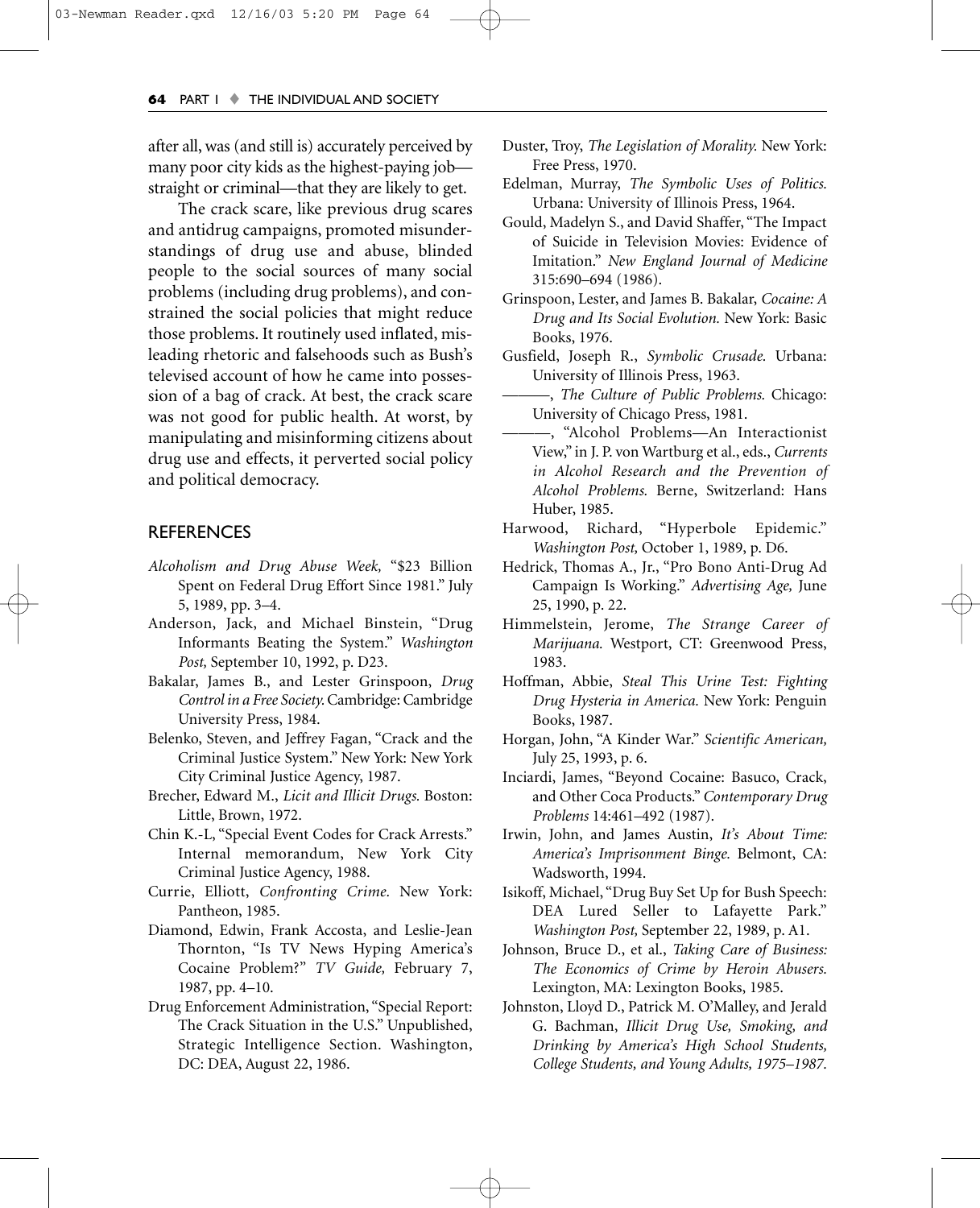*Chapter 3* ♦ *Building Reality: The Social Construction of Knowledge* **<sup>65</sup>**

Washington, DC: National Institute on Drug Abuse, 1988.

- Kitsuse, John I., and Aaron V. Cicourel, "A Note on the Use of Official Statistics." *Social Problems* 11:131–139 (1963).
- Kozel, Nicholas, and Edgar Adams, "Epidemiology of Drug Abuse: An Overview." *Science* 234: 970–974 (1986).
- Lindesmith, Alfred R., *The Addict and the Law.* Bloomington: Indiana University Press, 1965.
- Massing, Michael, Review essay on "Swordfish," *New York Review of Books,* July 15, 1993, pp. 30–32.
- Morgan, Patricia, "The Legislation of Drug Law: Economic Crisis and Social Control," *Journal of Drug Issues* 8:53–62 (1978).
- Musto, David, *The American Disease: Origins of Narcotic Control.* New Haven, CT: Yale University Press, 1973.
- National Institute on Drug Abuse, *Data from the Drug Abuse Warning Network: Annual Data 1985.* Statistical Series 1, #5. Washington, DC: National Institute on Drug Abuse, 1986a. ———, *National Household Survey on Drug Abuse, 1985.* Washington, DC: Division of Epidemiology and Statistical Analysis, National

Institute on Drug Abuse, 1986b. ———, *National Household Survey on Drug Abuse: 1988 Population Estimates.* Washington, DC:

Division of Epidemiology and Prevention Research, National Institute on Drug Abuse, 1988.

———, *National Household Survey on Drug Abuse: Main Findings 1990.* Washington, DC: Epidemiology and Prevention Research, National Institute on Drug Abuse, 1990.

———, *Annual Medical Examiner Data, 1991: Data from the Drug Abuse Warning Network.* Washington, DC: Division of Epidemiology and Prevention Research, National Institute on Drug Abuse, 1992.

———, *Estimates from the Drug Abuse Warning Network: 1992 Estimates of Drug-Related Emergency Room Episodes.* Washington, DC: Substance Abuse and Mental Health Services Administration, U.S. Dept. of Health and Human Services, 1993a.

———, *National Household Survey on Drug Abuse: Population Estimates 1992.* Washington, DC: Substance Abuse and Mental Health Services Administration, U.S. Dept. of Health and Human Services, 1993b.

- *National Report on Substance Abuse,* "Federal Officials Express Alarm at Youth's Rising Illicit Drug Use." February 11, 1994, p. 2.
- Office of National Drug Control Policy, *National Drug Control Strategy: Budget Summary.* Washington, DC: U.S. Government Printing Office, 1992.
- Phillips, David P., and Lundie L. Carstensen, "Clustering of Teenage Suicides After Television News Stories About Suicide." *New England Journal of Medicine* 315:685–689 (1986).
- Reeves, Jimmie L., and Richard Campbell, *Cracked Coverage: Television News, the Anti-Cocaine Crusade, and the Reagan Legacy.* Durham, NC: Duke University Press, 1994.
- Reinarman, Craig, "The Social Construction of an Alcohol Problem: The Case of Mothers Against Drunk Drivers and Social Control in the 1980s." *Theory and Society* 17:91–119 (1988).
- ———, "Glasnost in U.S. Drug Policy?: Clinton Constrained." *International Journal of Drug Policy* 5:42–49 (1994).
- Rogin, Michael Paul, *Ronald Reagan, the Movie: and Other Episodes in Political Demonology.* Berkeley: University of California Press, 1987.
- Rumbarger, John, *Profits, Power, and Prohibition,* Albany: State University of New York Press, 1989.
- Ryan, William, *Blaming the Victim.* New York: Vintage, 1976.
- Schneider, Joseph, and John I. Kitsuse, eds., *Studies in the Sociology of Social Problems.* Norwood, NJ: Ablex, 1984.
- Siegel, Ronald, "Cocaine Smoking." *Journal of Psychoactive Drugs* 14:271–359 (1982).
- Spector, Malcolm, and John Kitsuse, *Constructing Social Problems.* Menlo Park, CA: Cummings, 1977.
- Staples, Brent, "Coke Wars." *New York Times Book Review,* February 6, 1994, p. 11.
- Trebach, Arnold, *The Great Drug War.* New York: Macmillan, 1987.
- University of Michigan, "Drug Use Rises Among American Teen-Agers." News and Information Services, January 27, 1994.